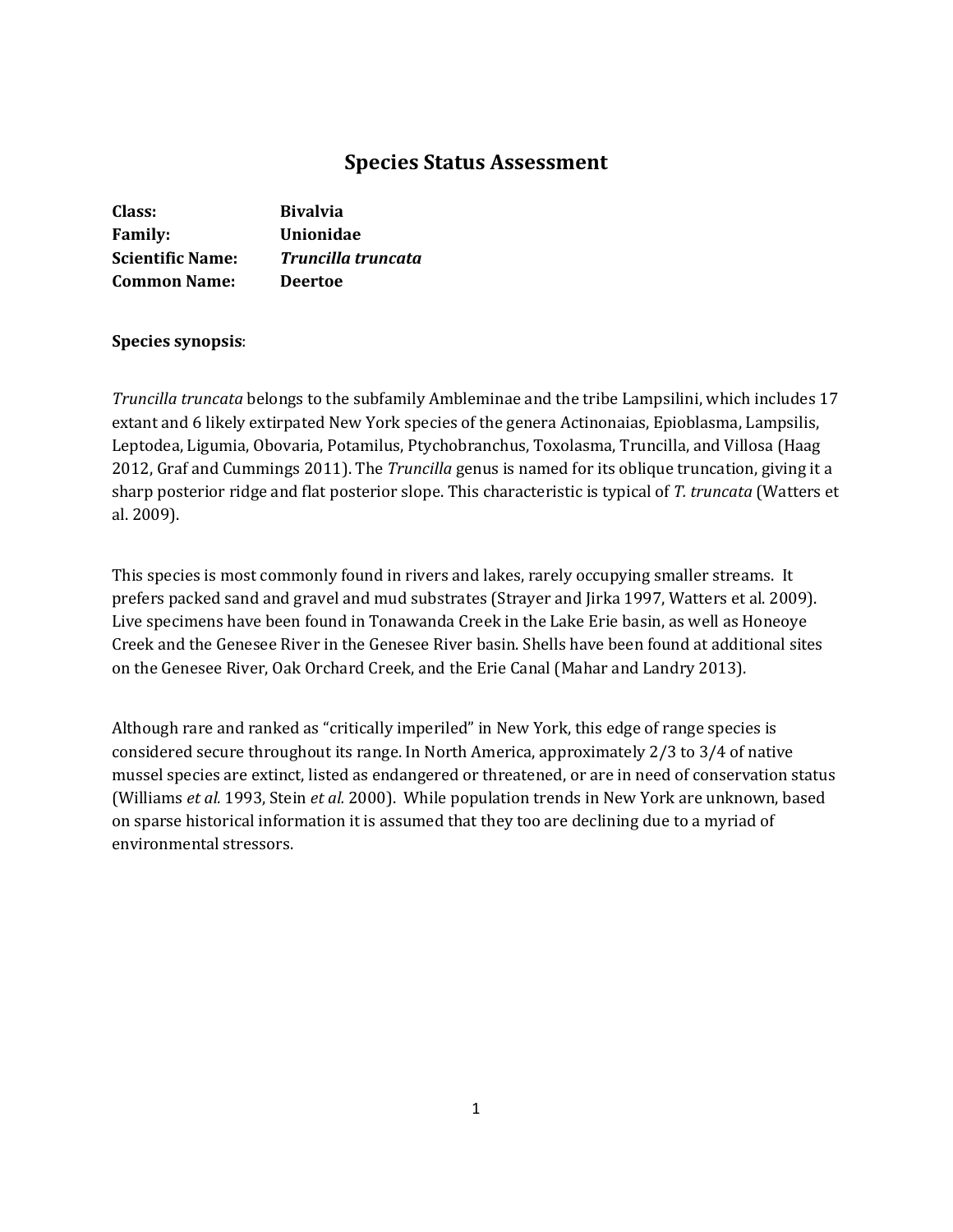### **I. Status**

### **a. Current and Legal Protected Status**

- **i. Federal \_\_\_\_ \_\_\_**None**\_\_\_\_\_\_\_\_\_\_\_\_\_\_\_\_\_\_\_\_\_\_\_\_\_\_Candidate? \_\_\_\_\_**No**\_\_\_\_\_\_**
- **ii. New York \_\_\_\_\_\_**None Species of Greatest Conservation Need**\_\_\_\_\_\_\_\_\_\_\_**

### **b. Natural Heritage Program Rank**

- **i. Global \_\_\_\_\_**G5 Secure**\_\_\_\_\_\_\_\_\_\_\_\_\_\_\_\_\_\_\_\_\_\_\_\_\_\_\_\_\_\_\_\_\_\_\_\_\_\_\_\_\_\_\_\_\_\_\_\_\_\_\_\_**
- **ii. New York \_\_\_**\_S1 Critically imperiled**\_\_\_ Tracked by NYNHP? \_\_\_**Yes**\_\_\_**

### **Other Rank:**

American Fisheries Society Status: Currently Stable (1993)

### **Status Discussion:**

This species is found throughout the Mississippi River system, as well as in some tributaries of Lake Erie and St. Clair and is considered stable throughout most of its range (NatureServe 2013).

### **II. Abundance and Distribution Trends**

### **a. North America**

- **i. Abundance**
- **\_\_\_\_\_ declining \_\_\_\_\_increasing \_\_\_X\_\_\_ stable \_\_\_\_\_unknown**
- **ii. Distribution:**
	- **\_\_\_\_\_ declining \_\_\_\_\_increasing \_\_\_X\_\_\_ stable \_\_\_\_\_unknown**

**Time frame considered: \_\_\_\_\_\_\_\_\_\_\_\_\_\_\_\_\_\_\_\_\_\_\_\_\_\_\_\_\_\_\_\_\_\_\_\_\_\_\_\_\_\_\_\_\_\_\_\_\_\_\_\_\_\_\_\_\_**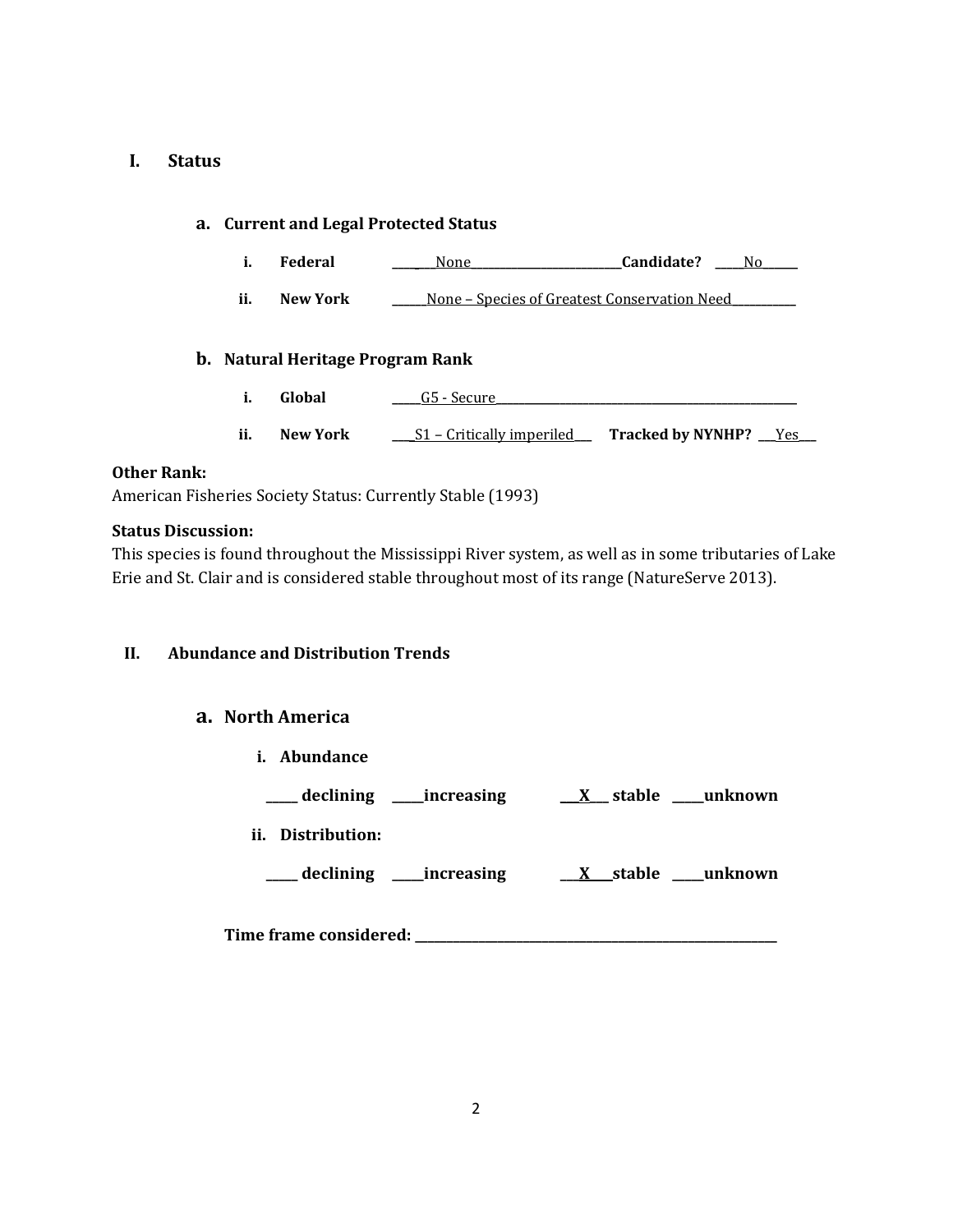- **b. Regional** 
	- **i. Abundance**

| declining _____increasing           | X stable               | unknown |
|-------------------------------------|------------------------|---------|
| Distribution:<br>ii.                |                        |         |
| declining _____increasing           | stable<br>$\mathbf{X}$ | unknown |
| Regional Unit Considered: Northeast |                        |         |
| <b>Time Frame Considered:</b>       |                        |         |

**c. Adjacent States and Provinces**

| <b>CONNECTICUT</b>                      | Not Present $X$      |                  | No data ______                  |
|-----------------------------------------|----------------------|------------------|---------------------------------|
| <b>MASSACHUSETTS</b>                    | Not Present $X$      |                  | No data $\_\_\_\_\_\_\_\_\_\_\$ |
| <b>NEW JERSEY</b>                       | Not Present $X$      |                  | No data $\_\_\_\_\_\_\_\_\_\_\$ |
| <b>ONTARIO</b>                          | Not Present ________ |                  | No data $\_\_\_\_\_\_\_\_\_\_\$ |
| i. Abundance                            |                      |                  |                                 |
|                                         |                      |                  |                                 |
| ii. Distribution:                       |                      |                  |                                 |
| ____ declining _____ increasing         |                      | X stable unknown |                                 |
| Time frame considered: 2003-2013        |                      |                  |                                 |
| Listing Status: $\underline{\qquad S3}$ |                      |                  |                                 |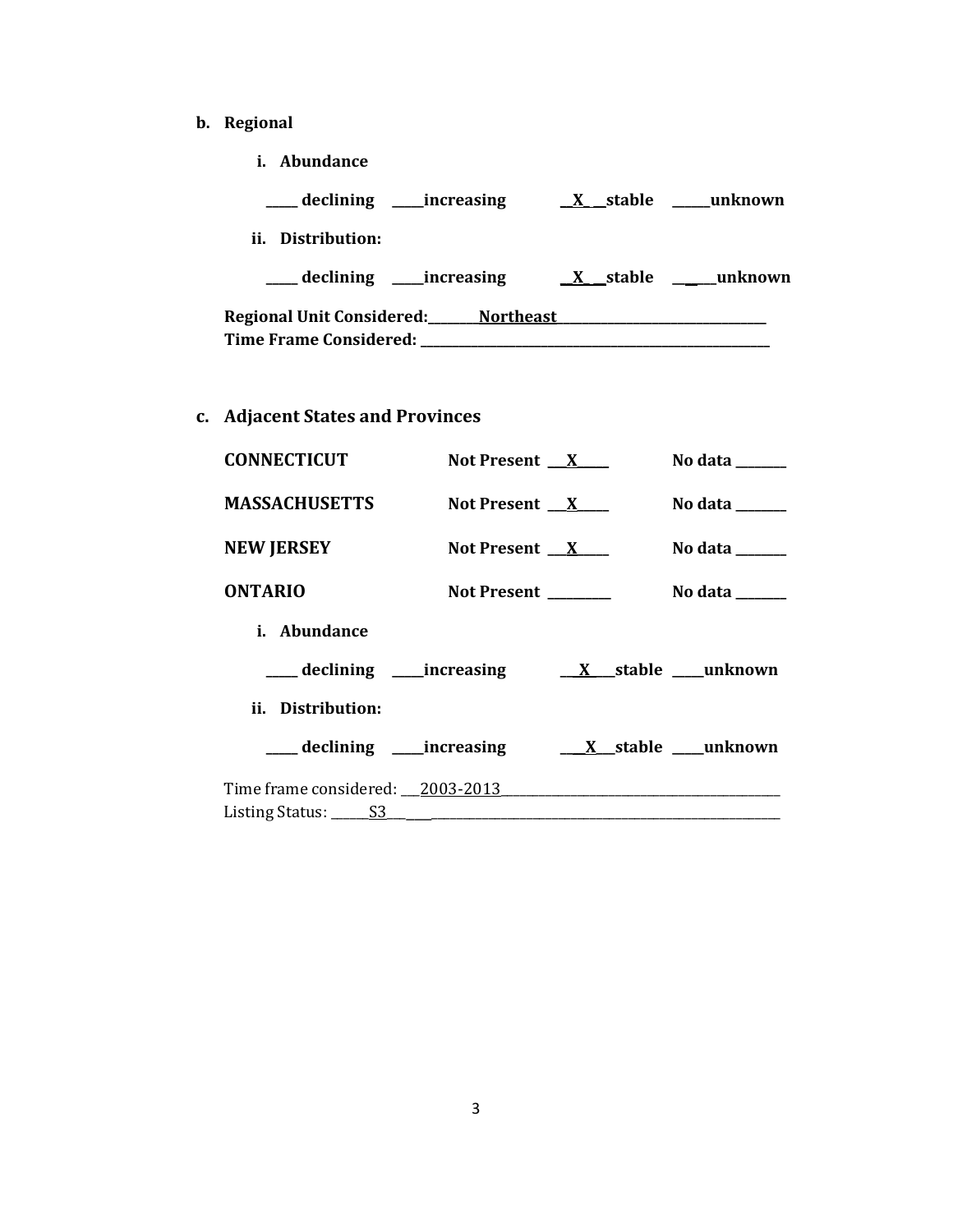| <b>PENNSYLVANIA</b>                    | Not Present _______ | No data $\_\_\_\_\_\_\_\_\_\_\_\$ |
|----------------------------------------|---------------------|-----------------------------------|
| i. Abundance                           |                     |                                   |
|                                        |                     |                                   |
| ii. Distribution:                      |                     |                                   |
|                                        |                     |                                   |
|                                        |                     |                                   |
| Listing Status: $\underline{\quad S1}$ |                     | $SGCN?$ No $\qquad$               |
| <b>QUEBEC</b>                          | Not Present $X$     | No data ______                    |
| <b>VERMONT</b>                         | Not Present $X$     | No data $\_\_\_\_\_\_\_\_\_\_\_\$ |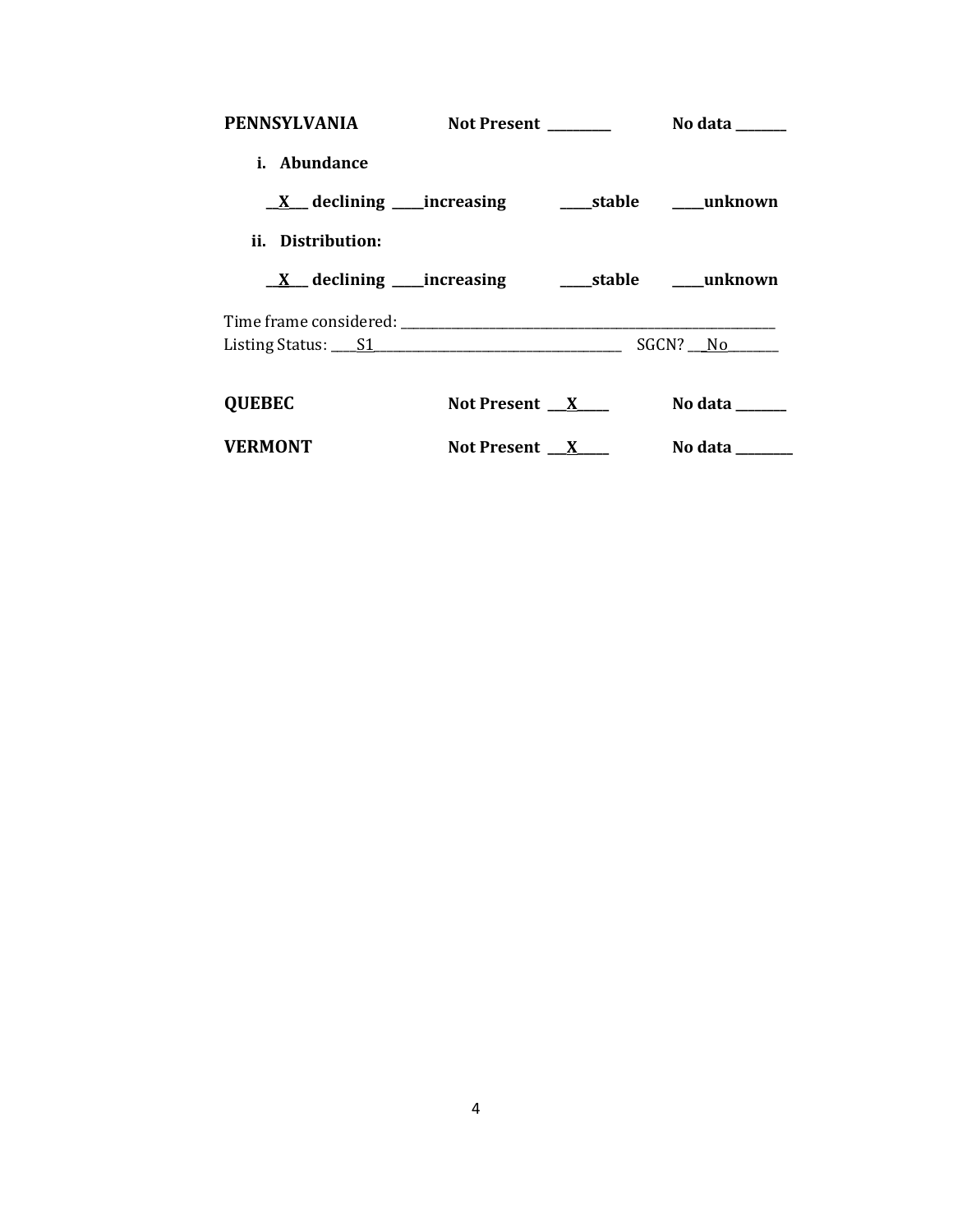| d. NEW YORK                                                 | No data ______ |
|-------------------------------------------------------------|----------------|
| <i>i.</i> Abundance                                         |                |
| ____ declining <u>X</u> increasing ____ stable ____ unknown |                |
| ii. Distribution:                                           |                |
|                                                             |                |
|                                                             |                |

# **Monitoring in New York.**

As part of a State Wildlife Grant, NYSDEC Region 8 Fisheries and Wildlife staff is conducting a baseline survey of tributaries in central and western New York for native freshwater mussels 2009  $-2017.$ 

### **Trends Discussion:**

Trends for New York populations are difficult to determine as most historic data comes from opportunistic naturalist collections, as opposed to more comprehensive baseline surveys. For example, mussels were documented for the first time in 50 of the 106 streams surveyed to date by the Southern Lake Ontario mussel inventory project (Mahar and Landry 2013). This is because many of these streams had never before been surveyed for mussels, not because mussel distribution has dramatically increased. In North America, approximately 2/3 to ¾ of native mussel species are extinct, listed as endangered or threatened, or are in need of conservation status (Williams *et al.* 1993, Stein *et al.*2000). Based on New York's Natural Heritage S-rank, sparse historical data, and the plight of North America's freshwater mussels, it is assumed that trends are declining due to a myriad of environmental stressors.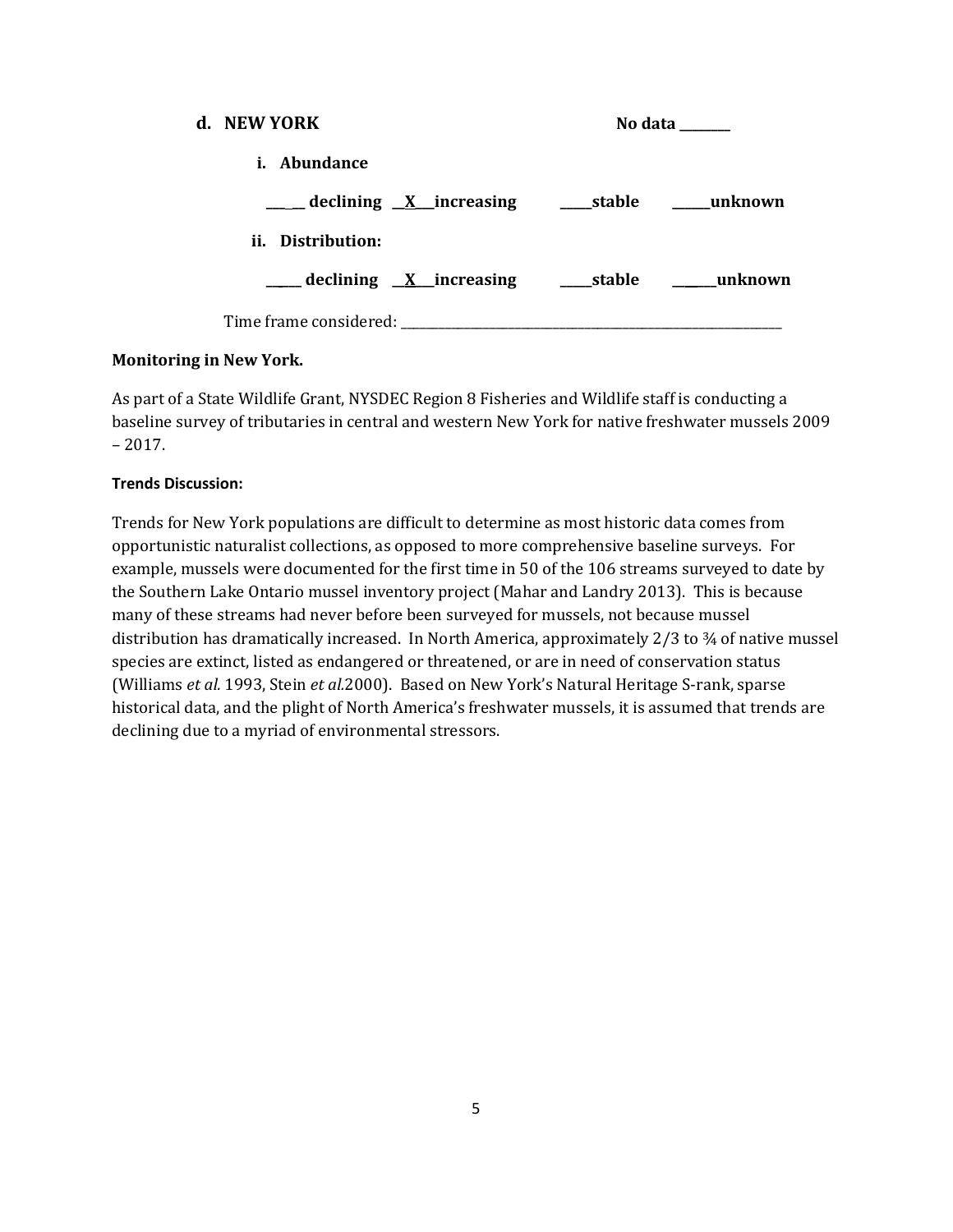

Figure 1. Range wide distribution of *T. truncata* in North America (NatureServe, 2013). **Note**: this map is incorrect, as it does not show the Genesee basin as a current population (Mahar and Landry 2013).

### **III. New York Rarity, if known:**

| Historic      | # of Animals | # of Locations | % of State               |
|---------------|--------------|----------------|--------------------------|
| prior to 1970 | 3 specimens  | 1 waterbody    | 1 of 56 HUC 8 watersheds |
| prior to 1980 |              |                |                          |
| prior to 1990 |              |                |                          |

### **Details of historic occurrence:**

There is only a single definite historic record for *T. truncata* from New York State. In 1948, Blakeslee found three specimens in the Erie basin's lower Tonawanda Creek (Strayer and Jirka 1997).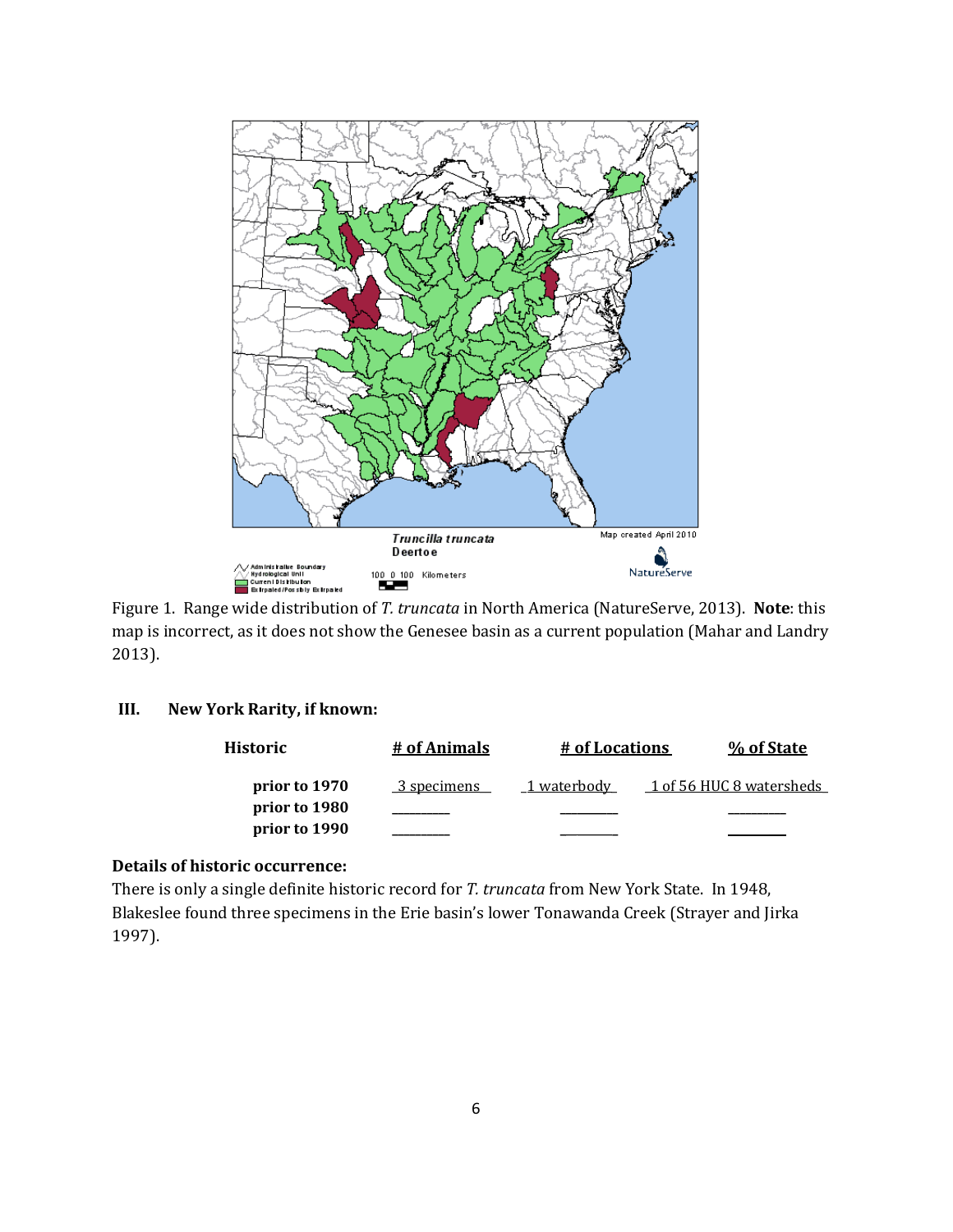

Figure 2. Post 1970 distribution of *T. truncata* in New York. (Mahar and Landry 2013, Harman and Lord 2010, The Nature Conservancy 2009, New York Natural Heritage Program 2013, White et al. 2011).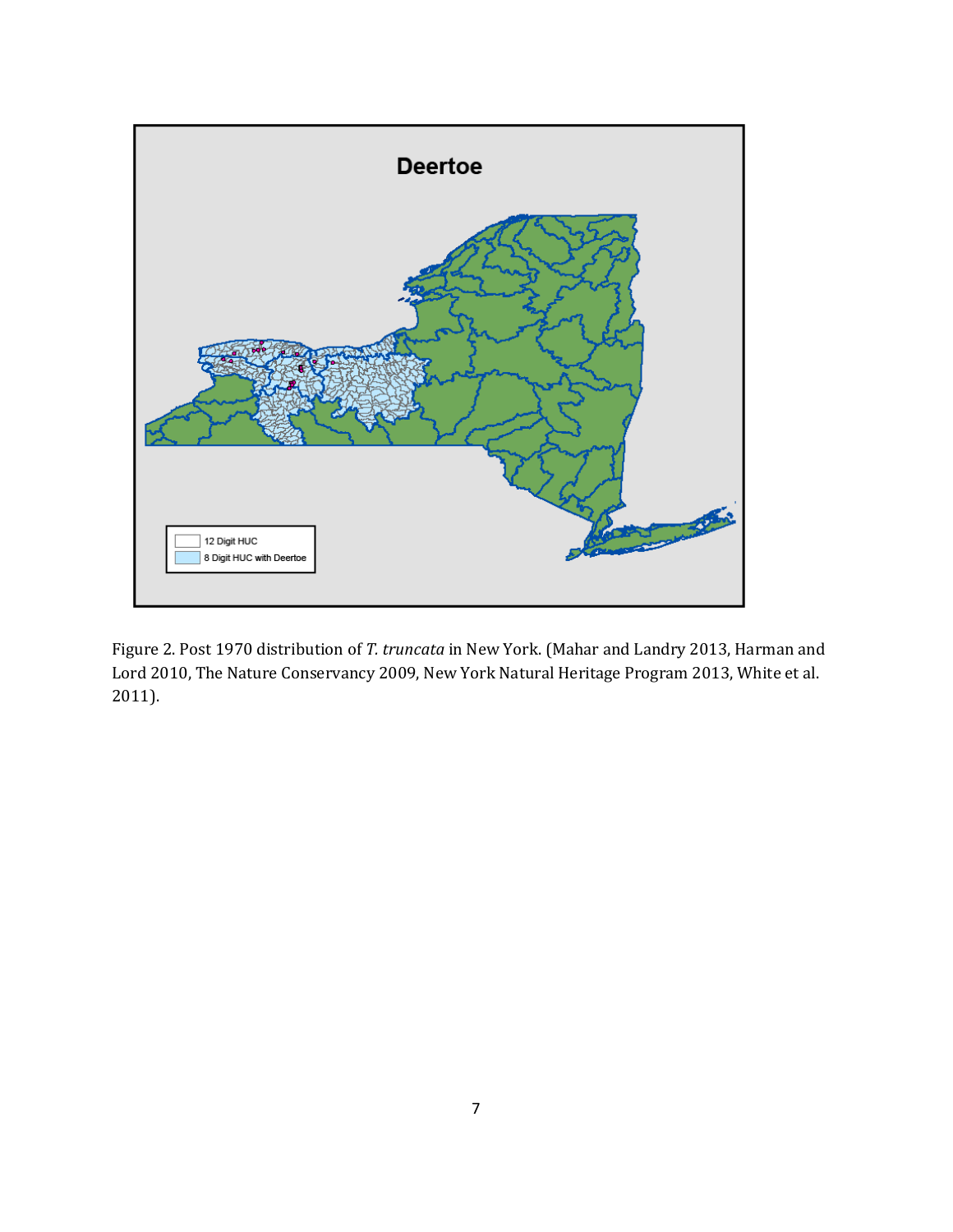| Current |        | # of Animals # of Locations | % of State              |
|---------|--------|-----------------------------|-------------------------|
|         | 8 live | 5 waterbodies               | 6 of 56 HUC8 watersheds |

### **Details of current occurrence:**

Since 1970, *T. truncata* has been found in five New York State waterbodies (Figure 2).

Between 2010 and 2013, *T. truncata* has been found live in the Erie basin in Tonawanda Creek at Rapids (8 live), and in the Genesee River basin in both lower Honeoye Creek (2 live) and the Genesee River at Mt. Morris (1 live) and Geneseo (at least 1 live). In addition, 238 shells, including fresh and juvenile specimens, were found in the Genesee River between the Honeoye Creek confluence in Rush and Rte 253 Erie Station Rd in Scottsville (Monroe County). Single shells were also found in the Genesee River in Leicester, Geneseo, and York (Livingston County). In the Southwest Lake Ontario basin, three shells were found in Oak Orchard Creek, downstream of the Waterport Reservoir, and one live mussel in Long Pond (Lake Ontario, Monroe Co., near Greece) (Burlakova et al., unpublished data). In addition, 16 shells, including one containing desiccated flesh, were found in the Erie Canal at nine locations between the Sulfur Springs Guard Lock south of Lockport (Niagara County) and Lock 32 in Macedon (Wayne County) (Mahar and Landry 2013).

This species has been found in nearby Presque Isle Bay in Pennsylvania (Masteller et al. 1993) but was later likely extirpated due to dreissenid invasion (Zanatta et al., in preparation). It is unknown whether any individuals remain in Lake Erie and the Niagara River in New York.

### **New York's Contribution to Species North American Range:**

| % of NA Range in New York | <b>Classification of New York Range</b> |
|---------------------------|-----------------------------------------|
| $\_\_100$ (endemic)       | Core                                    |
| $-76-99$                  | <u>X</u> Peripheral                     |
| 51-75                     | __ Disjunct                             |
| 26-50                     | Distance to core population:            |
| $1 - 25$                  | <u>500 miles</u>                        |

### **IV. Primary Habitat or Community Type:**

- **1.** Medium River; Low Gradient; Assume Moderately Buffered (Size 3+ rivers); Warm
- **2.** Medium River; Moderate-High Gradient; Assume Moderately Buffered (Size 3+ rivers); Warm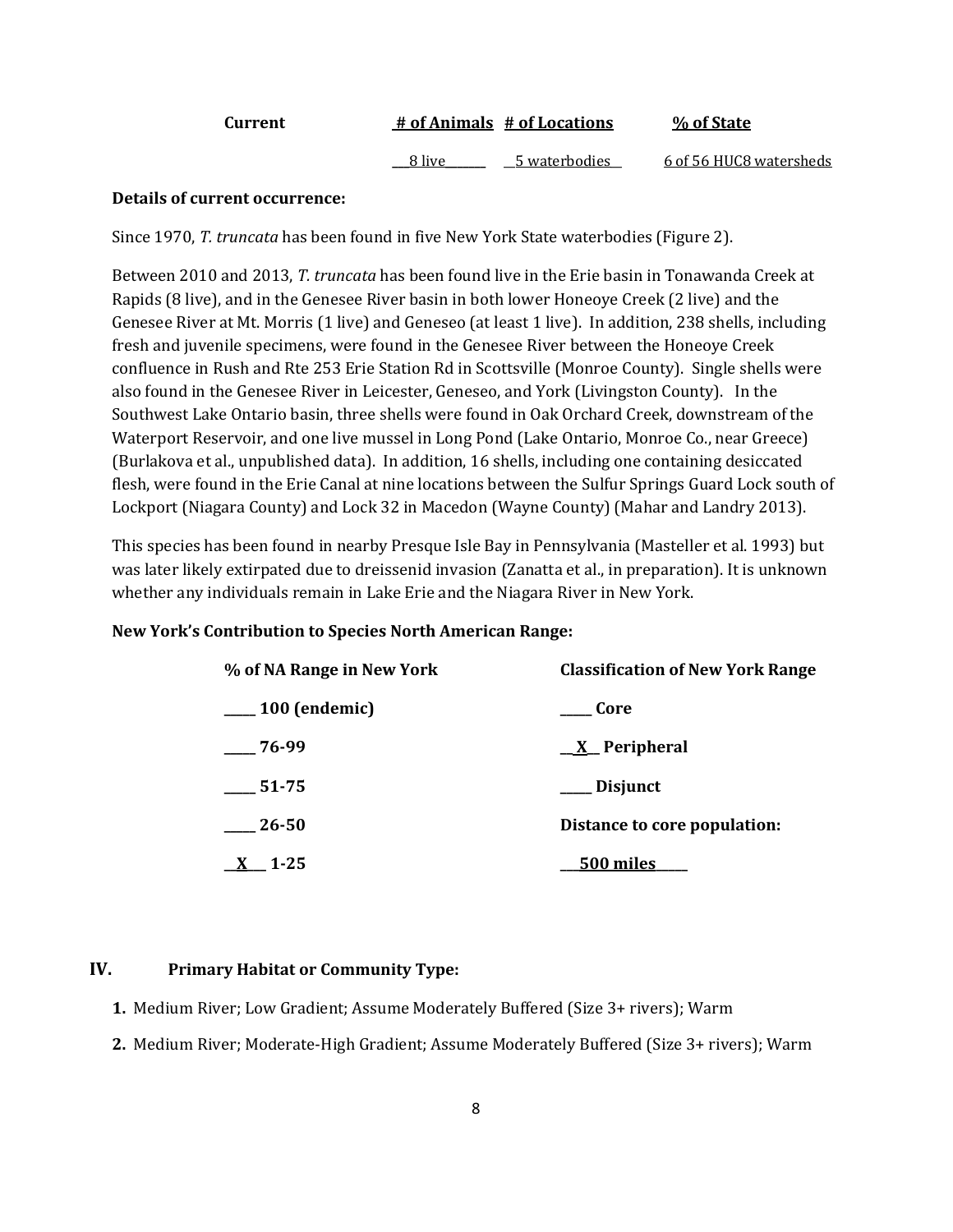**3.** Medium River; Low-Moderate Gradient; Assume Moderately Buffered (Size 3+ rivers); Warm **4.** Canal

**5.** Summer-stratified Monomictic Lake

# **Habitat or Community Type Trend in New York: \_\_\_\_\_ Declining\_\_\_\_\_Stable \_\_\_\_\_ Increasing \_\_ X\_\_\_Unknown Time frame of decline/increase: \_\_\_\_\_\_\_\_ \_\_\_\_\_\_\_\_\_\_\_\_\_\_\_\_\_\_\_\_\_\_\_\_\_\_\_\_\_\_\_\_\_\_\_\_\_\_\_\_\_\_\_ Habitat Specialist? \_\_\_\_\_\_ Yes \_\_\_X \_\_ No Indicator Species? \_\_\_X\_\_\_ Yes \_\_\_\_\_\_\_ No**

### **Habitat Discussion:**

*T. truncata* prefers medium to large rivers and shallow areas of the Great Lakes, where it can live at depths of 12 to 18 feet, rarely straying into smaller streams. It may be locally abundant in packed sand and gravel, but may also be found in mud substrate (Cummings and Mayer 1992, Metcalfe-Smith et al. 2005, McMurray et al. 2012, Parmalee and Bogan 1998, Watters et al. 2009, Strayer, 1997).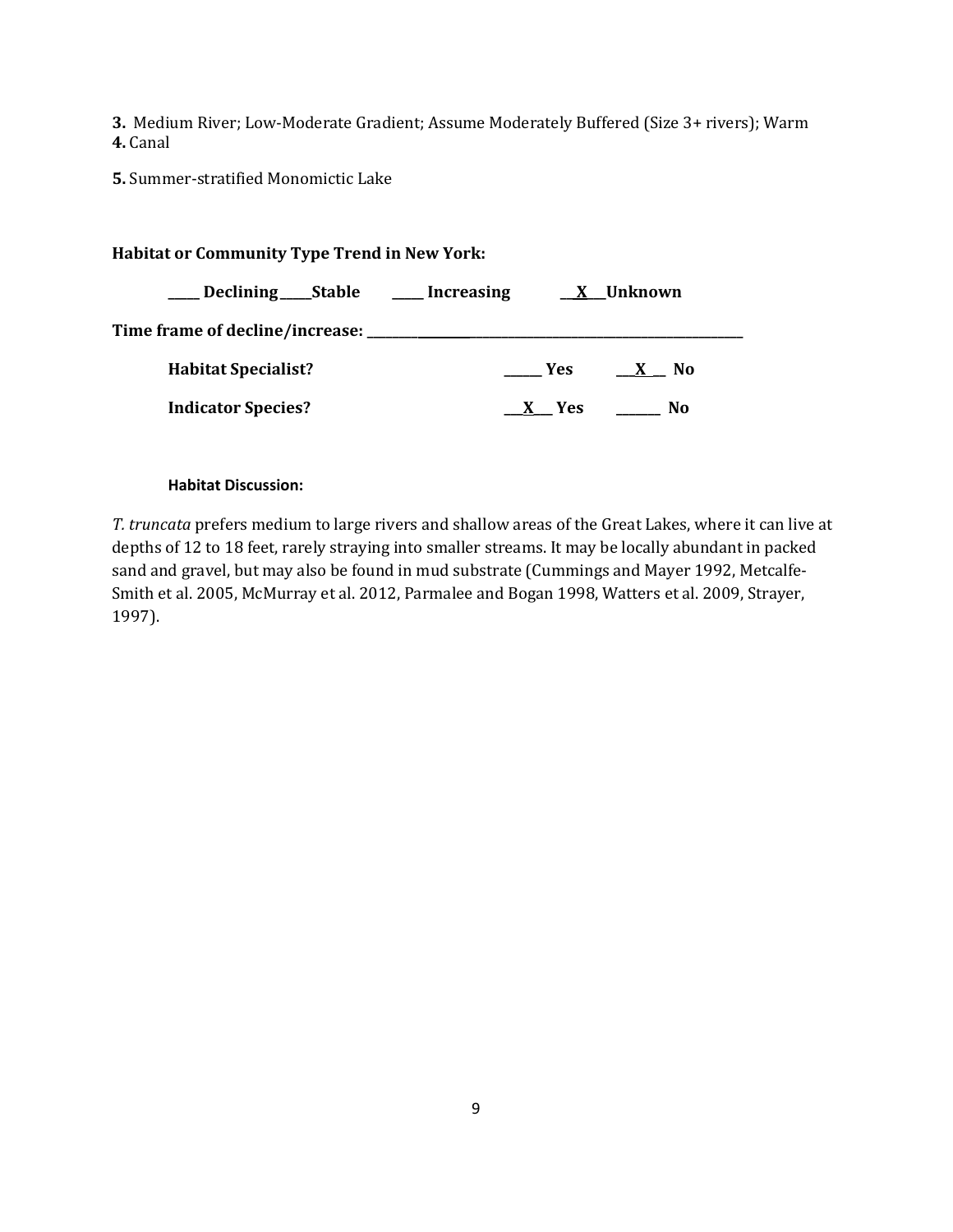- **V. New York Species Demographics and Life History**
	- **\_\_\_X\_\_\_ Breeder in New York**
		- **\_\_\_X\_\_ Summer Resident**

**\_\_\_X\_\_ Winter Resident**

**\_\_\_\_\_ Anadromous**

**\_\_\_\_\_ Non-breeder in New York**

- **\_\_\_\_\_ Summer Resident**
- **\_\_\_\_\_ Winter Resident**
- **\_\_\_\_\_ Catadromous**
- **\_\_\_\_\_ Migratory only**
- **\_\_\_\_\_Unknown**

### **Species Demographics and Life History Discussion:**

Upstream males release sperm into the water. Females downstream take up the sperm with incoming water. Fertilization success may be related to population density, with a threshold density required for any reproductive success to occur. Eggs are fertilized within the female. Like nearly all North American mussels, *T. truncata* must parasitize an often specific vertebrate host to complete its life cycle. It is suspected that some mussel populations are not recruiting because their hosts no longer occur with them. Once released by the female, glochidia must acquire a suitable host or die, usually within 24-48 hours. After attaching to a suitable host, glochidia encyst, usually at the fish's gills or fins and receive food and dispersal. Once the glochidia metamorphose into juveniles, they drop from the host. If they land in suitable habitat, they will burrow into the substrate, where they may remain for several years (Watters et al. 2009).

In the adult form, freshwater mussels are basically sessile; movement is limited to a few meters of the lake or river bottom. The only time that significant dispersal can take place is during the parasitic phase. Infected host fishes can transport the larval unionids into new habitats, and can replenish depleted populations with new individuals. Dispersal is particularly important for genetic exchange between populations. Dispersal is likely to be a slow process for mussels which use resident fishes with limited home ranges as their hosts (COSEWIC as cited in NatureServe 2013).

It has an opportunistic life history strategy. This strategy is often characterized by short life span, early maturity, high fecundity achieved soon after maturation, and, to a lesser extent, moderate to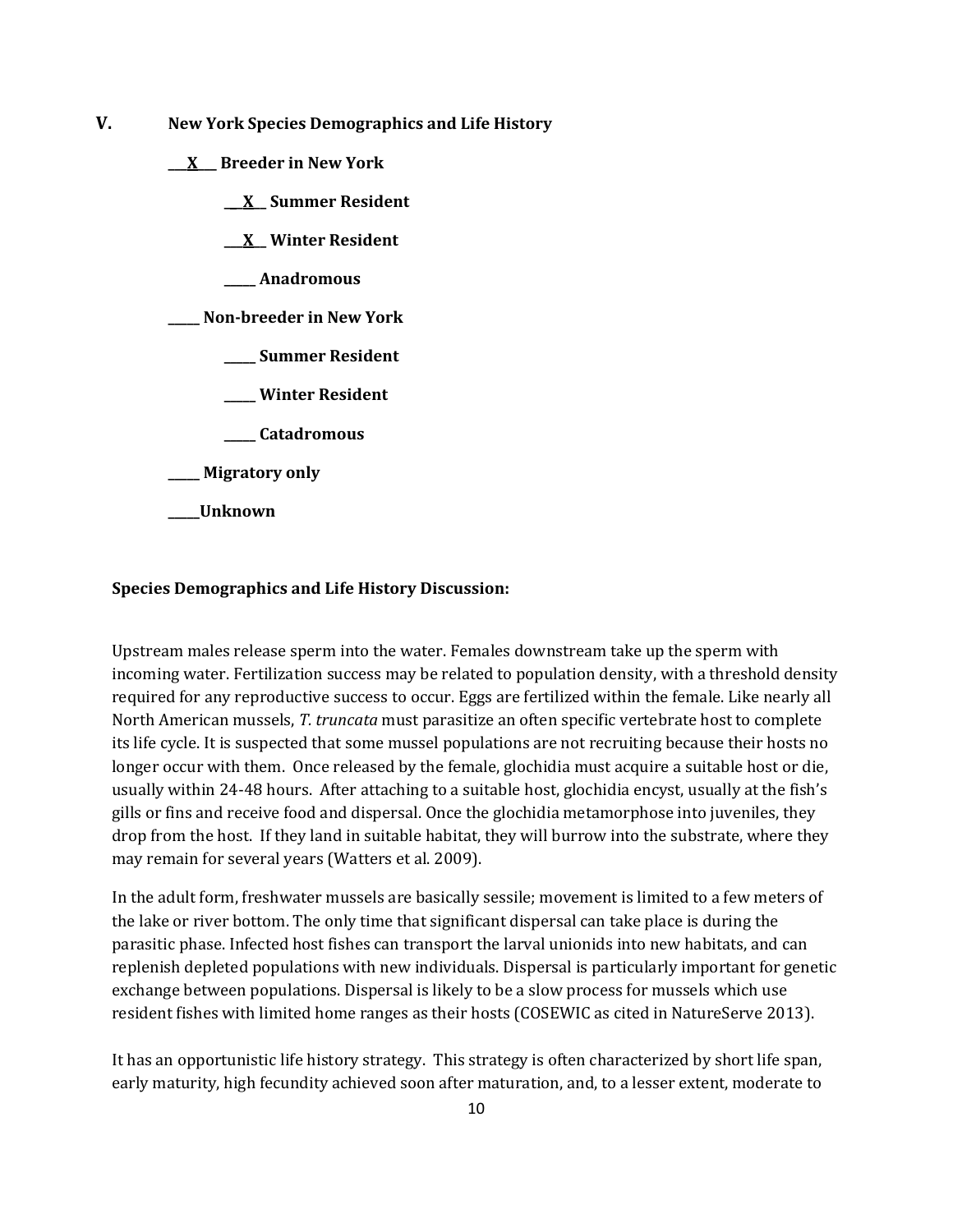large body size. Species in this group have the fastest growth rates and highest reproductive effort. Nearly all opportunistic species are long-term brooders. This life history strategy is considered an adaptation for rapid colonization and persistence in disturbed and unstable but productive habitats (Haag 2012).

*T. truncata* is thought to live up to 11 years of age. It is bradytictic, with glochidia overwintering on the female. Gravid females with glochidia were found in May and July; in Ohio they have been found in April (Watters et al. 2009). Sietman et al. (2009) confirmed freshwater drum (*Aplodinotus grunniens*) as a host species. Sauger (*Stizostedion canadense*) may also be a host for this species (Watters et al. 2009).

### **VI. Threats:**

#### **Agricultural Runoff**

The bulk of New York's *T.truncata* population is found in the Genesee River and Tonawanda Creek, both highly agricultural areas (New York State Landcover 2010). Aquatic habitats lacking vegetated buffers of adequate width are threatened by runoff from urban areas, roads, lawns, and agricultural land (Gillis 2012). If best management practices are not closely adhered to, mussel habitat adjacent to wood harvest or agricultural land is subjected to pesticide, fertilizer, and silt/sediment runoff. During recent mussel surveys in western and central New York, it has been documented that sufficient vegetated riparian buffers are often lacking along known mussel streams (Mahar and Landry 2013), indicating that runoff is a major threat to resident mussel populations.

The presence of pesticides and fertilizers in our rural watersheds is nearly ubiquitous (Haag 2012). And because pesticides and their associated surfactants adsorb onto sediment particles, sedimentation may act as a vector for their transport into the aquatic system (Haag 2012). Mussels are more sensitive to pesticides than many other animals (Watters et al. 2009). Although effects of pesticides are species-specific, sub-lethal levels of PCBs, DDT, malathion, and other compounds inhibit respiratory efficiency and accumulate in the tissues. Atrazine and permethrin at sublethal concentrations reduced juvenile growth (Bringolf et al. 2007a, 2007b) and environmental levels of atrazine altered mussel movement and aggregation behavior (Flynn and Spellman 2009). Pesticides can affect mussels in many ways, but the full range of long-term effects remains unknown (Haag 2012).

Fertilizer runoff is also a concern. High inputs of nitrogen from fertilizers can cause increases in ammonia in the water and the substrate, leading to direct toxicity for a wide range of mussel species. Mussels, especially in their early life stages, are more sensitive to un-ionized ammonia than other organisms, and high sensitivity is seen across a range of species and life histories (Haag, 2012). In addition, ammonia adsorbs to sediment particles, resulting in higher nitrogen concentrations in the substrate than in the overlying water. The nitrogen present in the interstitial spaces in the substrate is thought to result in juvenile mortality and to prevent recruitment by some mussel species (Strayer and Malcom 2012). Studies have suggested decreasing sediment loads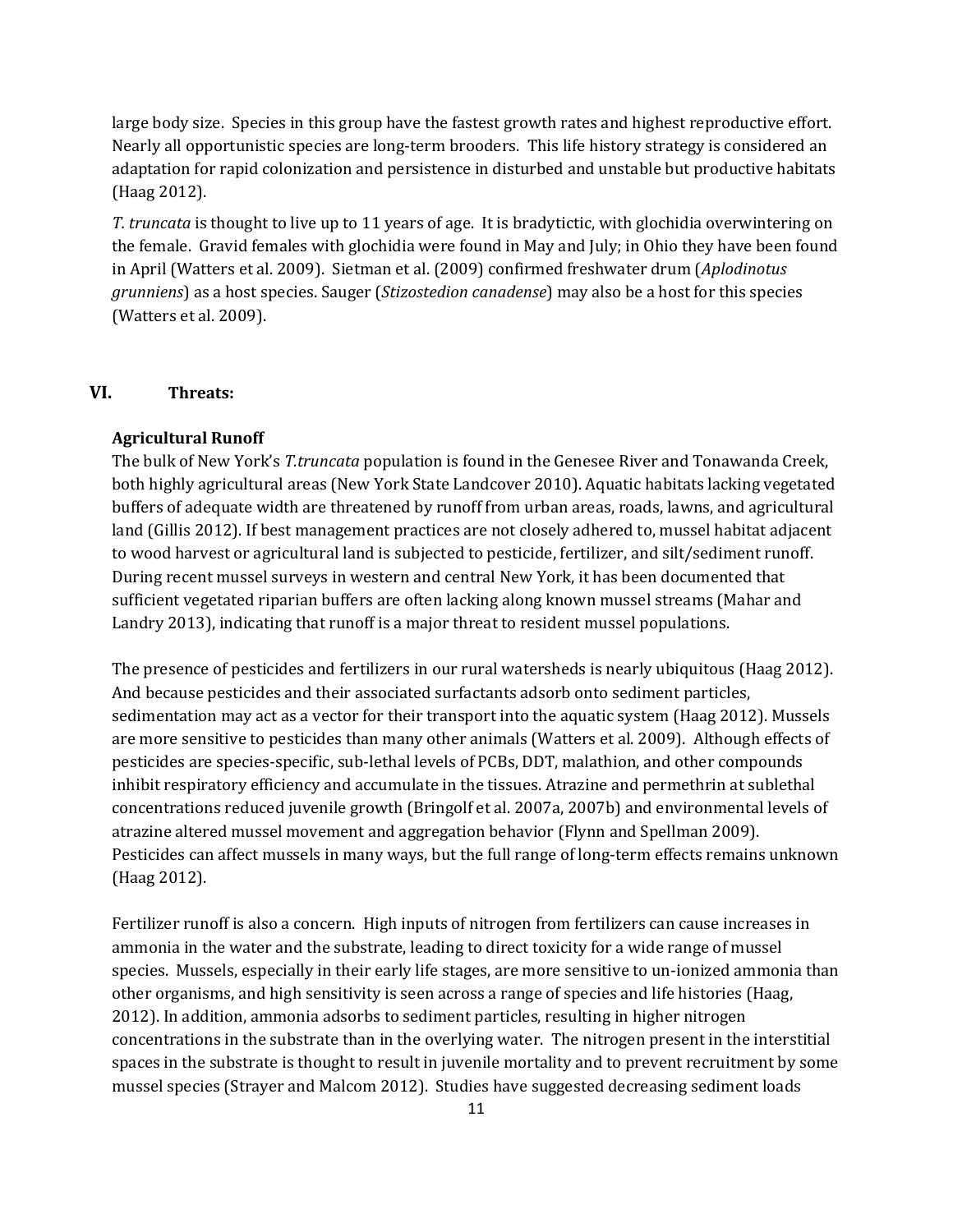entering aquatic systems as the best way to decrease the impact of numerous stressors for mussels in general (Roley et al. 2012).

#### **Treated and Untreated Waste Water**

The Genesee River (at Geneseo, Avon, and Gates/Chili/Ogden) and Honeoye Creek (at Honeoye Falls, Honeoye, and Lima) receive treated effluent from sewage treatment plants (SPDES 2007). Illegal dumping of sewage from recreational boats in the Erie Canal may also be a concern. Recent studies show that mussel richness and abundance decreases with increased proximity to sewage effluent (Wildenberg 2012). The input of biomaterial from waste water treatment plants depletes dissolved oxygen levels, negatively impacting mussels. Ammonia from wastewater treatment plants has been found to be toxic to glochidia (Goudraeu et al. 1993) and at sub-lethal exposure, adult mussels exhibit decreased respiratory efficiency (Anderson et al*.,* 1978). Endocrine disrupters from pharmaceuticals are also present in municipal sewage effluents and are increasingly common in rivers and lakes (Haag 2012). In mussels, chronic exposure to estrogenic compounds in effluents caused feminization of male mussels, but these individuals did not produce eggs, suggesting major disruption of reproductive function (Gagne et al. 2011). The long term effects of these compounds on mussels are unknown (Haag 2012). It should be noted that in the Susquehanna Basin, Harman and Lord (2010) found no evidence that waste water treatment plants were responsible for reductions in mussel species of greatest conservation need.

#### **Runoff from Developed Land**

The Erie Canal and reaches of the Genesee River, which flows through various municipalities from Mt. Morris to Rochester, receive urban stormwater runoff. All five of the New York waterbodies in which live *T. truncata* populations have been found are intermittently bordered by interstate highways, state routes, and/or local roads and lawns, and receive runoff likely containing metals and road salts from these sources (Gillis, 2012; New York State Landcover, 2010). Mussels are particularly sensitive to heavy metals, more so than many other animals used in toxicological tests (Keller and Zam 1991). Low levels of metals may interfere with the ability of glochidia to attach to the host (Huebner and Pynnonen 1992), suggesting that U.S. EPA ambient water quality criteria may not adequately protect mussels from toxic metals (Wang et al. 2011). In addition, increases in salinity from the runoff of salt used for clearing roads in winter may be lethal to glochidia and juvenile mussels (Keller and Zam 1991, Liquori and Insler 1985, Pandolfo et al. 2012). Based on these studies, the U.S. EPA's ambient water quality criterion for acute chloride exposures may not be protective of all freshwater mussels (Pandolfo et al. 2012).

### **Habitat Modifications**

Ecosystem modifications, such as isolated occurrences of canal dredging, instream work associated with bridge replacement, and vegetation removal, kill mussels and destroy their habitat. For example, dredging for vegetation removal has been shown to remove up to 23% of mussels in spoils (Aldridge 2000). Further evidence for disruption was provided by mussel surveys adjacent to approximately 20 river miles of Conewango Creek that had been channelized and straightened in the first half of the 20th century. The resulting "dredge" had no riffle or run habitat and sites just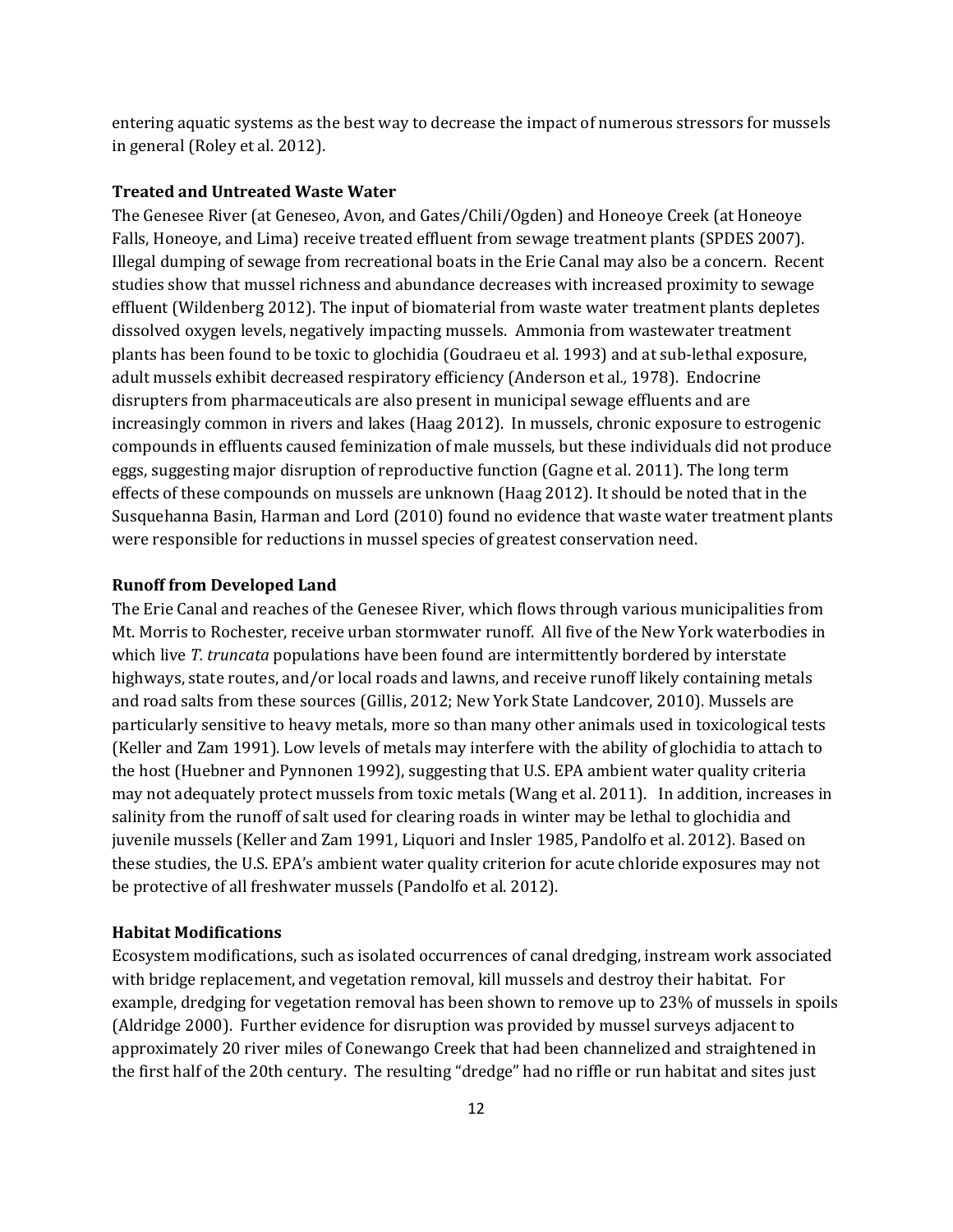below and above this channelized section contained few or no mussels (The Nature Conservancy 2009). Although limited in geographic scope these habitat modification activities have long term impacts on mussels and their distribution (Aldridge 2000).

### **Water Temperature Changes**

Gailbreth et al. (2010) recently showed how regional climate patterns coupled with changing local water regimes and management strategies have shifted mussel populations from thermally sensitive species, such as deertoe, to thermally tolerant species.

#### **Impoundments – Range wide**

Across its range, impoundments likely contributed to the reduced distribution of mussels that we see today. Vaughn and Taylor (1999) observed a mussel extinction gradient with a gradual, linear increase in mussel species richness and abundance with increasing distance downstream from impoundments. Species and their hosts that require shallow, oxygenated, fast-flowing water quickly are eliminated. Continuously cold water from both increased water depth upstream of the dam and dam discharges downstream of the dam may prevent reproduction. Impoundment increases silt load and eutrophication, resulting in changes in the fish fauna, and therefore the availability of hosts. Dams represent distributional barriers to fish hosts, and therefore to the mussels themselves. The zoogeographic patterns of several species suggest a dam-limited range. Dams also act as sediment traps, often having many feet of silt and debris caught on their upstream side. These areas generally are without mussels. Below the dam, the tailwaters often have dense mussel beds, as these reaches are the only areas left that still have oxygenated, fast moving water. This is exemplified by the distribution of beds in the lower Muskingum River, Ohio (Stansbery and King 1983, ESI 1993c).

In addition, improperly sized and poorly installed or poorly maintained culverts have impacts similar to dams in that they fragment habitat, preventing the movement by host fish, and effectively isolating mussel populations. And because culverts are located at nearly every road-stream intersection, there is the potential for landscape level fragmentation of mussel habitat.

### **Are there regulatory mechanisms that protect the species or its habitat in New York?**



Mussel habitats receive some generic protection under several New York State regulations (NYCRR) promulgated under the authority of the New York Environmental Conservation Law (ECL), specifically Part 608 of the NYCRR: Use and Protection of Waters, and Part 617 of the NYCRR: State Environmental Quality Review (SEQR). Part 608 provides protection of some mussel habitats by regulating and requiring environmental review of the modification or disturbance of any "protected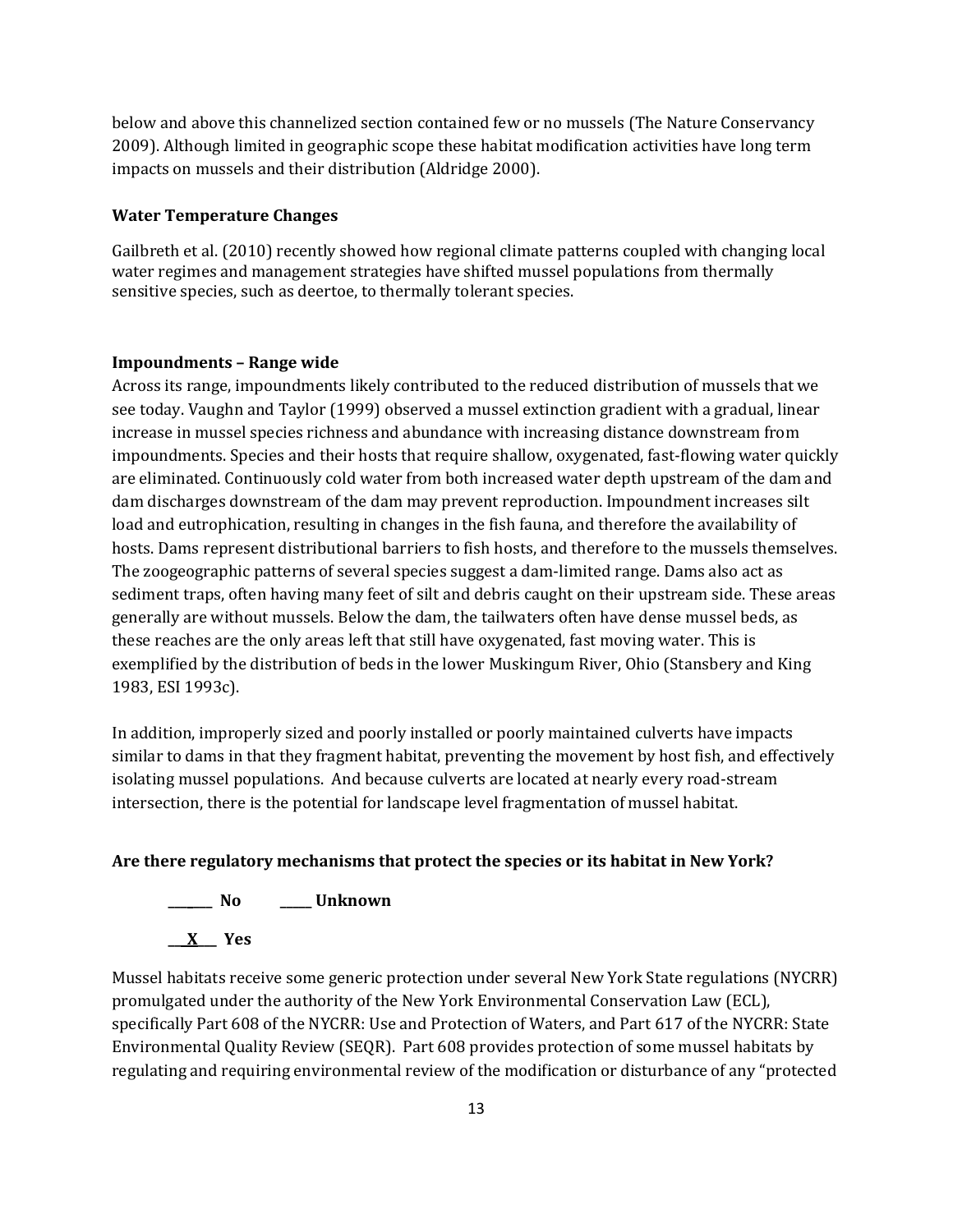stream", its bed or bank, and removal of sand, gravel or other material from its bed or banks (608.2 Disturbance of Protected Streams). This does not provide adequate protection of mussels and their habitats as it only protects streams or particular portions of a streams for which there has been adopted by NYSDEC or any of its predecessors any of the following classifications or standards: AA,  $AA(t)$ , A,  $A(t)$ , B,  $B(t)$  C(t), or Streams designated (t)(trout) also include those more specifically designated (ts)(trout spawning). Mussel habitats may also receive some additional protections as the construction, repair, breach or removals of dams, and the excavation and placement of fill in navigable waters are subject to regulation and environmental review under Part 608, 608.3 and 608.5 respectively. Under part 608, projects requiring a permit can be conditioned by NYSDEC to include best management practices, such as sediment and erosion protections. Through the review process, these projects can also be modified to reduce impacts in order to meet permit issuance standards.

Under Part 608, protection of unlisted species of mussels is general and relatively limited. More importantly, Class C and D waters with mussels do not receive protection under these regulations. A significant portion of the New York's mussel resources occur within Class C and D waters. An additional but not insignificant gap in protection occurs because agricultural activities consisting of the crossing and re-crossing of a protected stream by livestock or wheeled farming equipment normally used for traditional agricultural purposes or of withdrawing irrigation water in a manner which does not otherwise alter the stream, are exempt from these regulations and environmental review.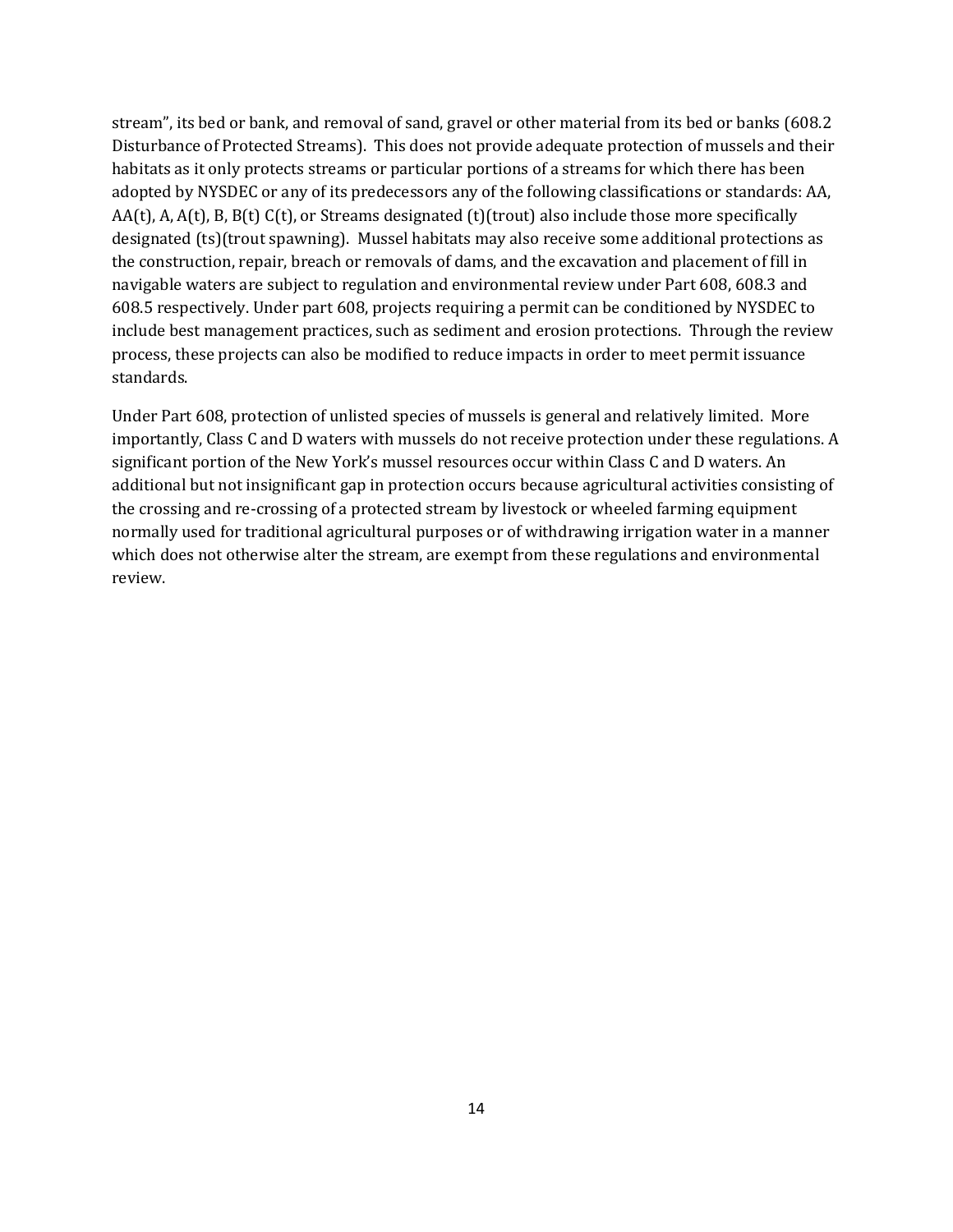Water quality certifications required by Section 401 of the Federal Water Pollution Control Act, Title 33 United States Code 1341(see subdivision (c) of this Section) may provide protection for freshwater mussels and their habitats from some activities that would potentially have adverse impacts by regulating construction or operation of facilities that may result in any discharge into navigable waters. Water quality certifications set water quality-related effluent limitations, water quality standards, thermal discharge criteria, effluent prohibitions and pretreatment standards for projects on navigable waters.

The State Environmental Quality Review (SEQR, Part 617 NYCRR) may also protect mussels and their habitats by requiring the consideration of environmental factors into the existing planning, review and decision-making processes of state, regional and local government agencies for activities that require discretionary approval. SEQR requires the preparation of an Environmental Impact Statement, including an alternatives analysis, for those activities that may result in a substantial adverse change in ground or surface water quality; a substantial increase in potential for erosion, flooding, leaching or drainage problems; the removal or destruction of large quantities of vegetation or fauna; substantial interference with the movement of any resident or migratory fish or wildlife species; impacts on a significant habitat area; substantial adverse impacts on a threatened or endangered species of animal or plant, or the habitat of such a species; other significant adverse impacts to natural resources; or, a substantial change in the use, or intensity of use, of land including agricultural, open space or recreational resources, or in its capacity to support existing uses.

New York State has numerous laws and regulations that both directly or indirectly protect waters of the state (mussel habitats) including regulations governing direct discharges to surface and groundwater, storm water, agricultural activities, pesticides, flood control, and dams. Without these regulations, mussels would certainly be in worse shape; however, most of these generic protections are not adequate in scope or specific enough to mussel threats to protect the mussel resources of New York State.

### **Describe knowledge of management/conservation actions that are needed for recovery/conservation, or to eliminate, minimize, or compensate for the identified threats:**

- Conservation efforts for this species should be focused on the Genesee River downstream of Mt. Morris, especially between Rush and Scottsville.
- Modify marine mussel regulations or the definition of protected wildlife in NYCRR to clarify that freshwater mussels are protected under ECL. Current regulations could be interpreted that freshwater mussels may only be protected as shellfish without a season within the Marine District.
- Through landowner incentive programs or regulation, riparian buffers, particularly those that also provide shade, should be added/maintained/widened, along agricultural fields,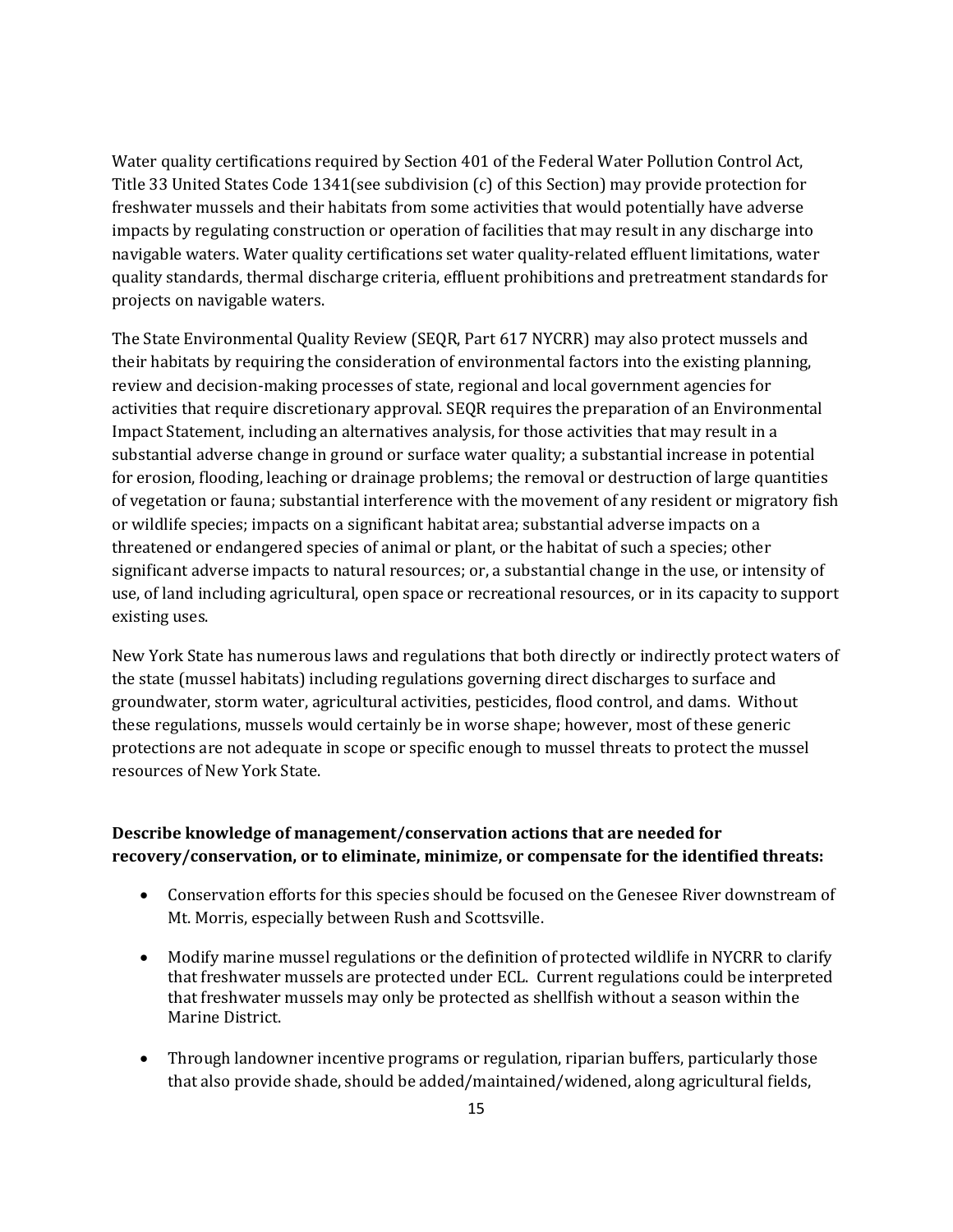subdivisions, and along major roads to decrease the levels of nitrogen, pesticides, sediment, heavy metals, and salts from entering these aquatic systems, as well as to moderate water temperature. Studies have suggested decreasing sediment loads entering aquatic systems as the best way to decrease the impact of numerous stressors for mussels in general (Roley and Tank 2012).

- Require all state agencies to maintain appropriate vegetative buffers along streams, rivers and lakes on state-owned or state managed properties.
- Develop and implement a comprehensive monitoring strategy that identifies protocols, including locations and specific intervals, for regular monitoring of known mussel populations to detect assess trends and detect dangerous declines.
- To obtain a better handle on the current status of this species, survey the deep waters of the Genesee River between Mt. Morris and Lake Ontario.
- Coordinate with local wastewater treatment facilities to improve ammonia removal of treated discharge. This has been documented as a threat to Unionids at multiple life stages, and therefore needs to be addressed (Gillis, 2012).
- Establish a protocol whereas DEC staff work closely with state and local highway departments to reduce impacts to native mussels during maintenance and construction projects.
- Replace culverts that disrupt aquatic habitat connectivity to allow for passage of small fish species.
- Within the Great Lakes and Champlain watersheds, lamprey control efforts should consider specific, potentially adverse, impacts to native freshwater mussels when determining methods, including selection of lampricide formulations and concentrations. Lampricide treatment managers should use caution when using the combination of TFM and niclosamide in streams with known mussel populations and every effort should be made to maintain lampricide concentrations at or near the MLC for sea lamprey to minimize the risk to this important faunal group (Boogaard USGS 2006).
- NYSDEC should consider sensitivity of freshwater mussels to specific pollutants in the establishment and setting of water quality standards and TMDLs for waters containing freshwater mussels. A Total Maximum Daily Load (TMDL) specifies the maximum amount of a pollutant that a waterbody can receive and still meet water quality standards. TMDLs account for all contributing sources (e.g. point and nonpoint sources, and natural background levels), seasonal variations in the pollutant load, and incorporate a margin of safety that accounts for unknown or unexpected sources of the pollutant. In essence, a TMDL defines the capacity of the waterbody to absorb a pollutant and still meet water quality standards. The Clean Water Act requires states to identify waterbodies that do not meet water quality standards after application of technology-based effluent limitations. For these "impaired waters," states must consider the development of alternative strategies,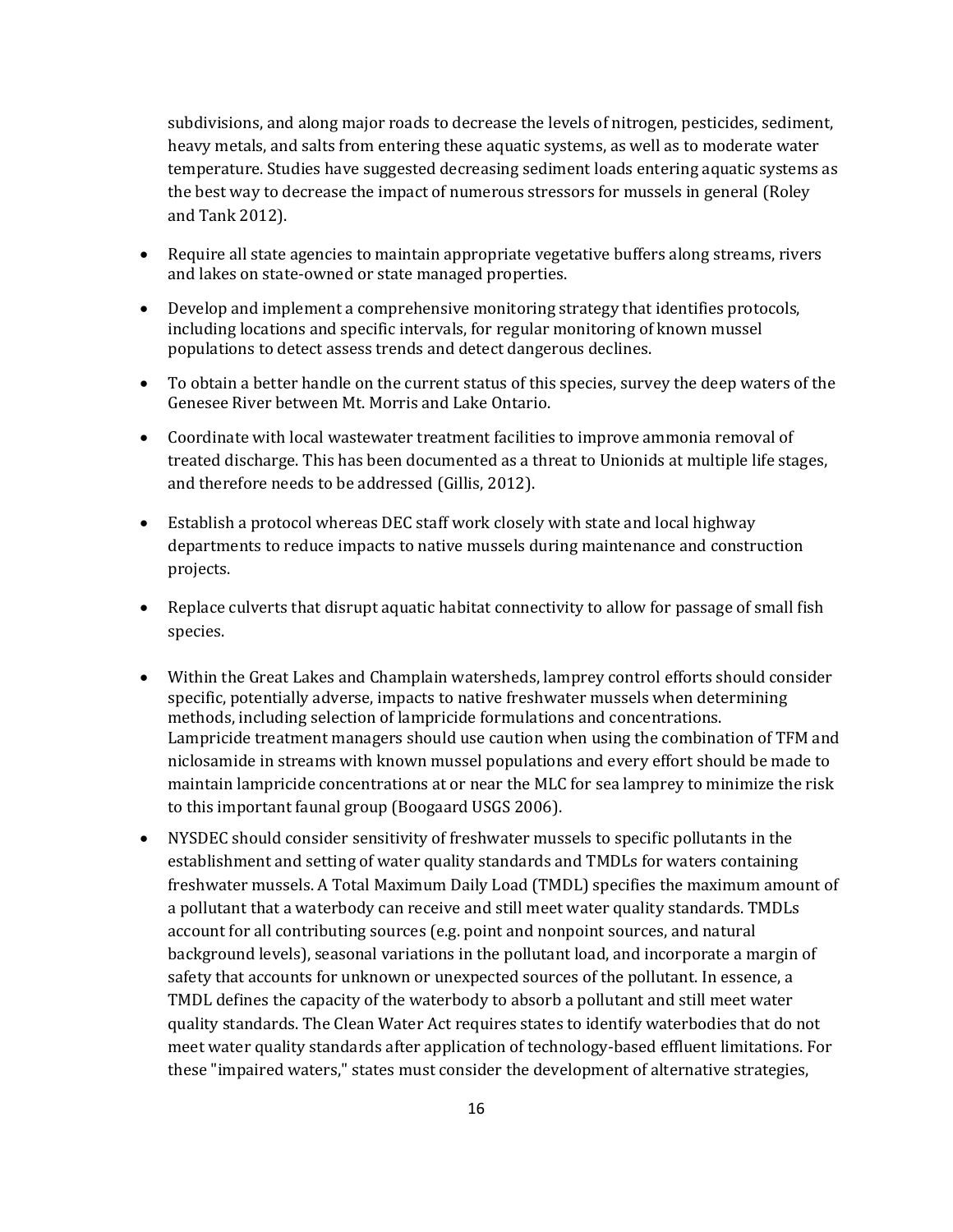including TMDLs, for reducing the pollutants responsible for the failure to meet water quality standards.

• Mussel sensitivity to particular pollutants should be considered or addressed in the regulation of wastewater and stormwater discharges to groundwater and surface waters, State Pollutant Discharge Elimination Systems (SPDES). This should be reflected in effluent limitations for discharges, including discharges from P/C/I facilities (Private/Commercial/Industrial), CAFO facilities (Concentrated Animal Feeding Operations), High Volume Hydraulic Fracturing Discharges, and Wastewater treatment plants, etc. Discharges whose receiving waters have mussels, particularly those with known populations of mussels listed as Endangered, Threatened, Special concern or SGCN, should be carefully reviewed for potential impacts to mussels. For example, deleterious levels of ammonia (a component of many types of discharges) and molluscicides (a commonly used water treatment chemical in discharged water) should not be permitted.

The Comprehensive Wildlife Conservation Strategy (NYSDEC 2006) includes recommendations for the following actions for freshwater mussels:

### **Habitat management:**

- Manage areas of important mussel populations by controlling degradation factors (e.g..) Controlling livestock access, point source or non-point source pollution, flow alteration, etc.)
- Develop methods to improve and restore freshwater bivalve habitat.

### **Habitat research:**

- Conduct research to determine habitat parameters necessary for good populations of each species of species-at-risk listed mussels.
- Research flow requirements of freshwater bivalves and model the effects of flow changes both in volume and timing.
- Research all parameters of mussel habitat requirements including temperature, substrate, fish, flow, food, etc.

### **Habitat restoration:**

• Restore degraded habitat areas to allow for recolonization or reintroduction of listed mussels.

### **Invasive species control:**

- Develop a monitoring/control plan that includes measures to detect invasive species problematic to freshwater bivalves in all New York watersheds and actions that will be taken to control them before they become threats.
- Conduct research on control of exotic bivalve species that compete with native mussels and exotic crustaceans or fish which may prey on them.

### **Life history research:**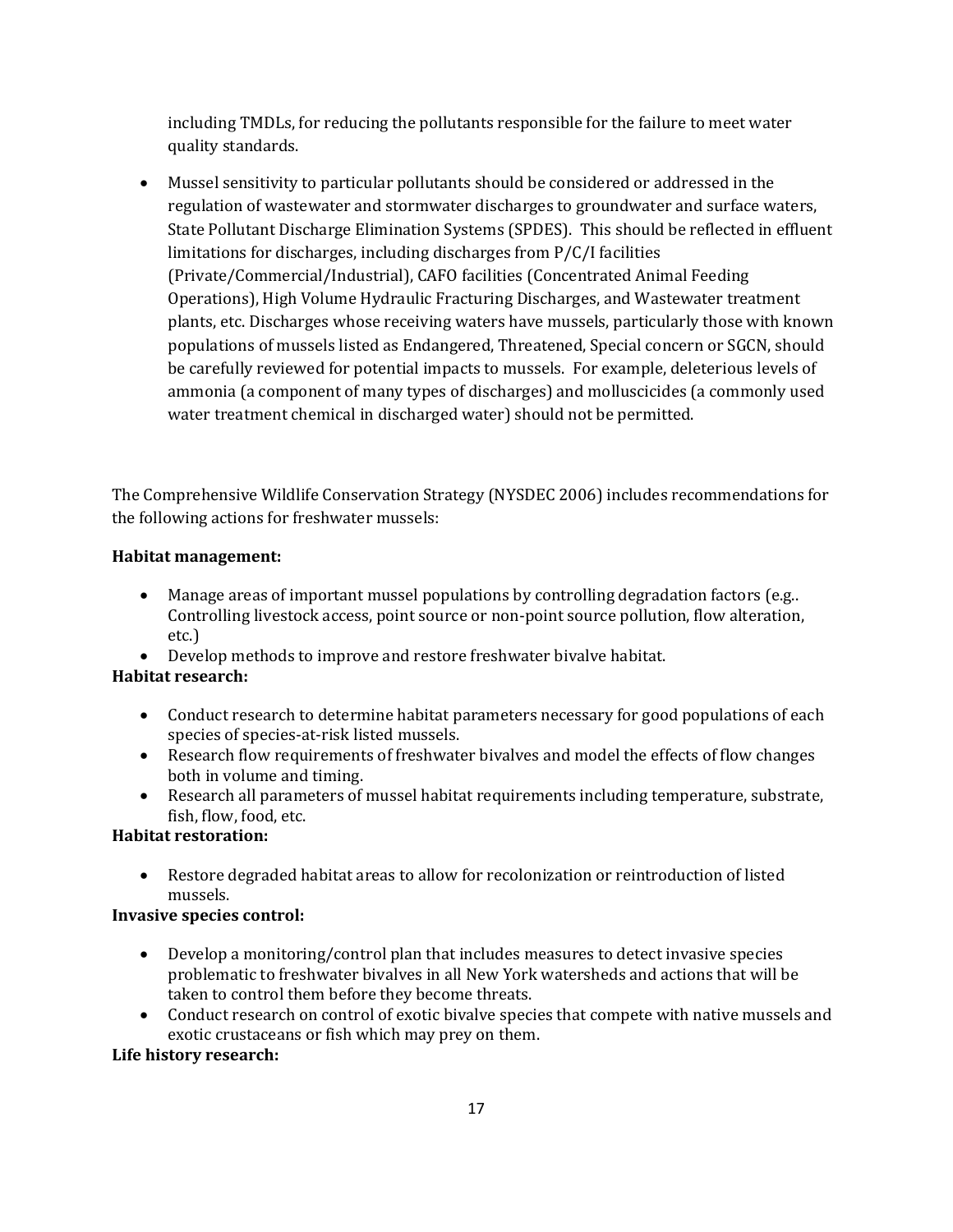- Research effects of pesticides and other chemicals, including ammonia, on all life stages of freshwater bivalves: sperm/egg, glochidia, larva, adults.
- Research potential interbreeding between *Alasmidonta varicosa* and *Alasmidonta marginata* and, if occurring, evaluate the potential threat to *A. varicosa* population integrity.
- Determine fish hosts for species where this is not known for populations living in New York.
- Research population dynamics of listed mussel species including connectivity of populations or subpopulations and genetic distinctness of populations or subpopulations.
- Determine or confirm breeding phenology and habitat conditions necessary for successful breeding for listed mussels (e.g.. mussel density, pop. level of fish host, temp, flow).

# **Modify regulation:**

• Modify marine mussel regulations to be clearer that freshwater mussels are protected under ECL.

### **New regulation:**

- Ban the importation of fish that feed on freshwater mollusks (e.g., black carp).
- Require inclusion of all stages of freshwater mussels in testing for approval of new pesticides in New York*.*

### **Other action:**

- Develop an outreach program to private landowners through the Landowner Incentive Program to educate the public about freshwater mussel protection and initiate projects to prevent or repair impacts from land use on mussels.
- Increase regional permit control of development and highway projects that may impact native mussels.
- Develop standard monitoring/survey protocols for development projects in all watersheds in New York.
- Evaluate threats to mussels in each New York watershed and prioritize areas for actions to address the threats.
- Research the best survey methods both for detection of rare species and evaluation of population status and trends.
- Begin evaluation of members of the family Sphaeridae (fingernail clams) for inclusion into the species at risk list.

### **Population monitoring:**

- Conduct population estimates of species-at-risk listed mussel species in NY
- Conduct surveys to determine distribution of species-at-risk listed mussel species in NY.

# **Regional management plan:**

• Incorporate freshwater mussel goals and objectives into regional water quality and fish management plans and policies.

### **Relocation/reintroduction:**

• Where appropriate, reintroduce listed mussels into appropriate habitat within their historic range.

# **Statewide management plan:**

• Incorporate freshwater mussel goals and objectives into statewide water quality and fish management plans and policies.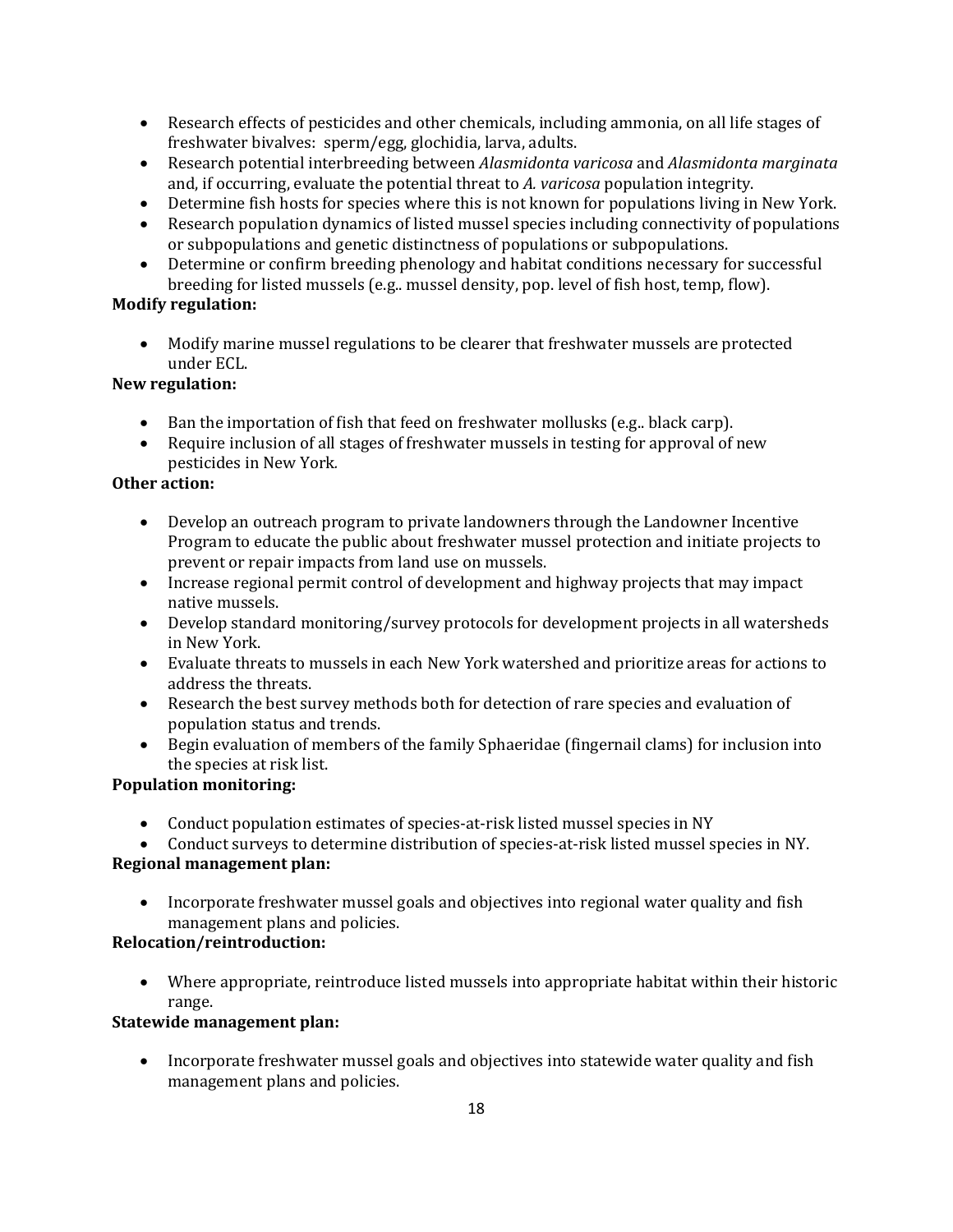### **VII. References**

- Aldridge, D. C. (2000). The impacts of dredging and weed cutting on a population of freshwater mussels (Bivalvia: Unionidae). *Biological Conservation*, *95*(3), 247-257.
- Anderson, K. B., Sparks, R. E., and Paparo, A. A. (1978). Rapid assessment of water quality, using the fingernail clam, *Musculium transversum*: Final Report. University of Illinois, Urbana. 130p.
- Boogaard, Michael A., *Acute Toxicity of the Lampricides TFM and Niclosamide to Three Species of Unionid Mussels,* USGS Open-File Report 2006-1106, April 2006.
- Bringolf, R. B., Cope, W. G., Eads, C. B., Lazaro, P. R., Barnhart, M. C., and Shea, D. (2007). Acute and chronic toxicity of technical‐grade pesticides to glochidia and juveniles of freshwater mussels (unionidae). *Environmental Toxicology and Chemistry*, *26*(10), 2086-2093.
- Bringolf, R. B., Cope, W. G., Barnhart, M. C., Mosher, S., Lazaro, P. R., and Shea, D. (2007). Acute and chronic toxicity of pesticide formulations (atrazine, chlorpyrifos, and permethrin) to glochidia and juveniles of *Lampsilis siliquoidea*. *Environmental Toxicology and Chemistry*, *26*(10), 2101-2107.
- COSEWIC. (2003). COSEWIC assessment and status report on the kidneyshell (*Ptychobranchus fasciolaris*) in Canada. Committee on the Status of Endangered Wildlife in Canada. Ottawa, Canada.
- Cummings, K. S., and Mayer, C. A. (1992). Field guide to freshwater mussels of the Midwest (p. 194). Champaign, Illinois: Illinois Natural History Survey.
- Flynn, K., and Spellman, T. (2009). Environmental levels of atrazine decrease spatial aggregation in the freshwater mussel, *Elliptio complanata*. *Ecotoxicology and Environmental Safety*, *72*(4), 1228-1233.
- Gagné, F., Bouchard, B., André, C., Farcy, E., and Fournier, M. (2011). Evidence of feminization in wild *Elliptio complanata* mussels in the receiving waters downstream of a municipal effluent outfall. *Comparative Biochemistry and Physiology Part C: Toxicology and Pharmacology*, *153*(1), 99-106.
- Galbraith, H. S., Spooner, D. E., and Vaughn, C. C. (2010). Synergistic effects of regional climate patterns and local water management on freshwater mussel communities. *Biological Conservation*, *143*(5), 1175-1183.
- Gillis, P. L. (2012). Cumulative impacts of urban runoff and municipal wastewater effluents on wild freshwater mussels (*Lasmigona costata*). *Science of the Total Environment*, *431*, 348-356.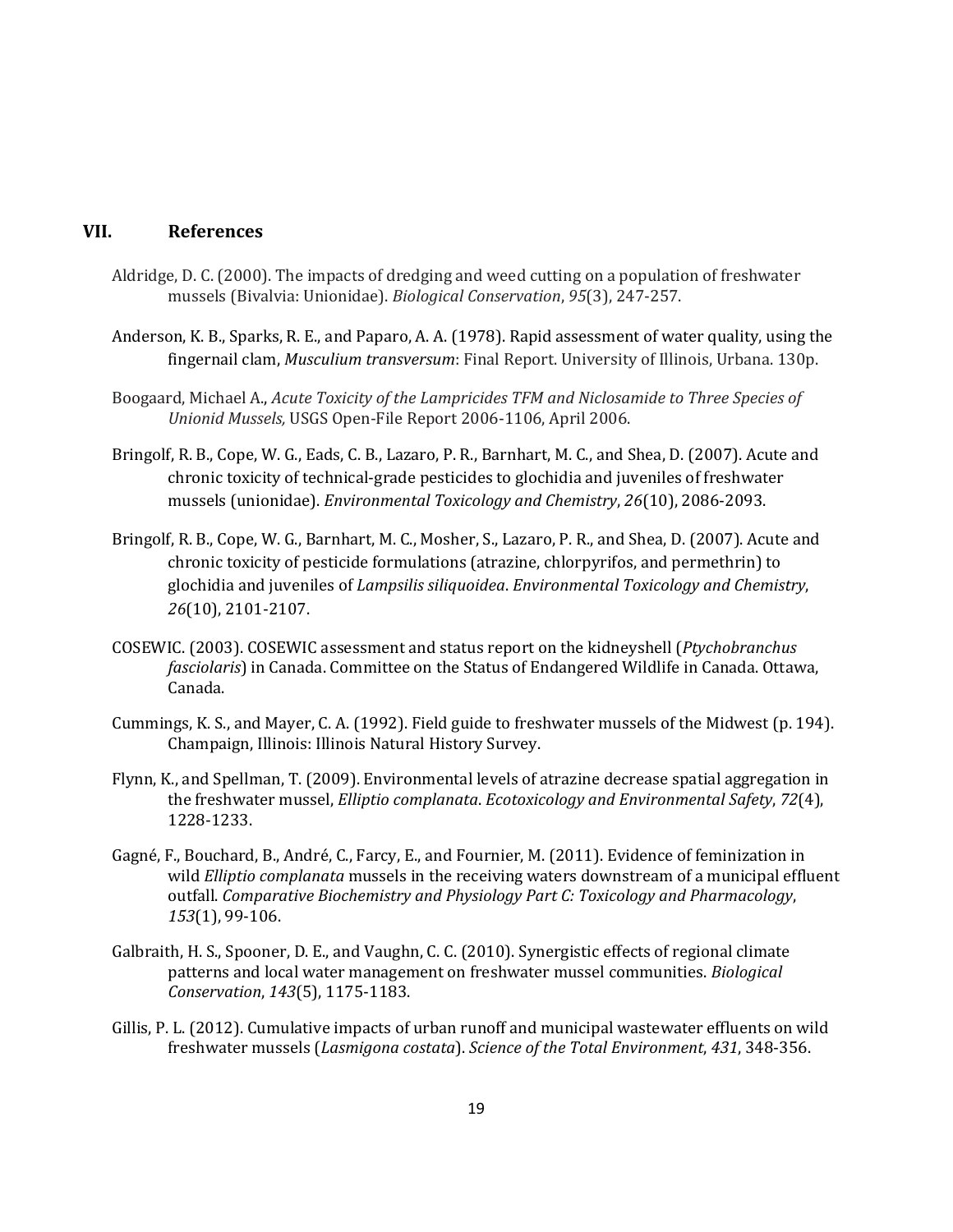- Goudreau, S. E., Neves, R. J., and Sheehan, R. J. (1993). Effects of wastewater treatment plant effluents on freshwater mollusks in the upper Clinch River, Virginia, USA. *Hydrobiologia*, *252*(3), 211-230.
- Graf, D. and K. Cummings. (2011). MUSSELp Evolution: North American Freshwater Mussels. The MUSSEL Project. The University of Wisconsin. Available: [http://mussel](http://mussel-project.uwsp.edu/evol/intro/north_america.html)[project.uwsp.edu/evol/intro/north\\_america.html.](http://mussel-project.uwsp.edu/evol/intro/north_america.html)
- Harman, W.N. and P.H. Lord (2010). Susquehanna Freshwater Mussel Surveys, 2008-2010. Final report submitted to New York State Department of Environmental Conservation. SUNY Oneonta. Cooperstown, NY. 24 pp plus appendix.
- Haag, W. R. (2012). *North American freshwater mussels: natural history, ecology, and conservation*. Cambridge University Press.
- Huebner, J. D., Pynnönen, K. S. (1992). Viability of glochidia of two species of Anodonta exposed to low pH and selected metals. *Canadian Journal of Zoology*, *70*(12), 2348-2355.
- Keller, A. E., Zam, S. G. (1991). The acute toxicity of selected metals to the freshwater mussel, Anodonta imbecilis. *Environmental Toxicology and Chemistry*, *10*(4), 539-546.
- Liquori, V. M., Insler, G. D. (1985). Gill parasites of the white perch: Phenologies in the lower Hudson River. *New York Fish and Game Journal*, *32*(1), 71-76.
- Mahar, A.M. and J.A. Landry. (2013). State Wildlife Grants Final Report: Inventory of Freshwater Mussels in New York's Southeast and Southwest Lake Ontario Basins, 2008-2013. New York State Department of Environmental Conservation. Avon, NY. *In progress*.
- Masteller, E.C., K.R.Maleski, and D.W. Schloesser. (1993). Unionid bivalves (Mollusca: Bivalvia: Unionidae) of Presque Isle Bay, Erie, Pennsylvania*. Journal of the Pennsylvania Academy of Science 67*: 120-126.
- McMurray, S.E., Faiman, J.S., Roberts, A., Simmons, B., and Barnhart, C.M. 2012. *A guide to Missouri's freshwater mussels.* Missouri Department of Conservation, Jefferson City, Missouri.
- Metcalfe-Smith, J., A. MacKenzie, I. Carmichael, and D. McGoldrick. (2005). Photo Field Guide to the Freshwater Mussels of Ontario. St. Thomas Field Naturalist Club. St. Thomas, ON, 60pp.
- Natural Heritage Program Element Occurrences [ARC/INFO coverages] (2013). New York Natural Heritage Program, Albany, NY. Available: NYS Department of Environmental Conservation Master Habitat Data Bank's Data Selector.
- NatureServe. (2013). NatureServee Explorer: An online encyclopedia of life [web application]. Version 7.1. NatureServee, Arlington, Virginia. Available http://www.NatureServee.org/explorer. (Accessed: February 12, 2013).
- New York State Department of Environmental Conservation. (2006). *New York State Comprehensive Wildlife Conservation Strategy*. Albany, NY: New York State Department of Environmental Conservation.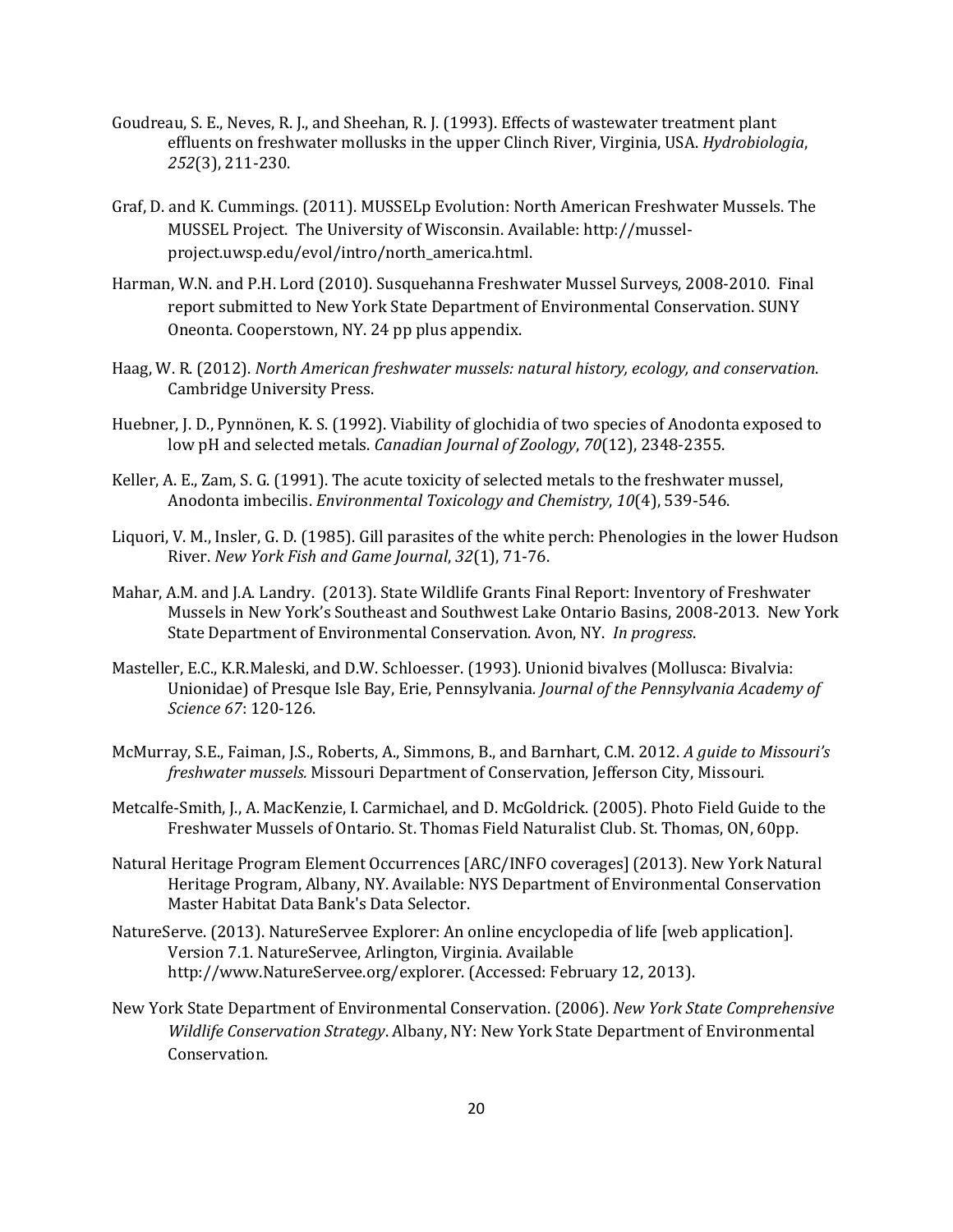- New York State Landcover, Version 1. [SDE raster digital data] (2010). National Gap Analysis Program. Moscow, Idaho. Available: NYS Department of Environmental Conservation Master Habitat Data Bank's Data Selector.
- Northeastern Aquatic Habitat Classification System (NAHCS) GIS map for streams and rivers, [vector digital data] (2010). US Environmental Protection Agency, the US Geological Survey, and The Nature Conservancy Eastern Conservation Science. Boston, MA. Available: NYS Department of Environmental Conservation Master Habitat Data Bank's Data Selector.
- Pandolfo, T. J., Cope, W. G., Young, G. B., Jones, J. W., Hua, D., and Lingenfelser, S. F. (2012). Acute effects of road salts and associated cyanide compounds on the early life stages of the unionid mussel *Villosa iris*. *Environmental Toxicology and Chemistry*, *31*(8), 1801-1806.
- Parmalee, P.W. and A.E. Bogan. (1998). The Freshwater Mussels of Tennessee. University of Tennessee Press: Knoxville, Tennessee.
- Roley, S.S. 2012. The influence of floodplain restoration on stream ecosystem function in an agricultural landscape. (unpublished doctoral dissertation). University of Notre Dame, Notre Dame, Indiana. Submitted for publishing with Tank, J.L.
- Roley, S. S., J. Tank, and M. A. Williams (2012), Hydrologic connectivity increases denitrification in the hyporheic zone and restored floodplains of an agricultural stream, *J. Geophys. Res.*
- State Pollutant Discharge Elimination System (SPDES)- New York State [vector digital data]. (2007). Albany, New York: New York State Department of Environmental Conservation. Available: [http://gis.ny.gov/gisdata/inventories/details.cfm?dsid=1010&nysgis=](http://gis.ny.gov/gisdata/inventories/details.cfm?dsid=1010&nysgis)
- Sietman, B.E., K. Bloodsworth, B. Bosman, A. Lager, M. Lyons, M.C. Hove, and S.I. Boyer. (2009). Freshwater drum confirmed as a suitable host for *Leptodea*, *Potamilus*, and *Truncilla* species. Ellipsaria 11(3):18-19.
- Stansbery, D. H., and King, C. C. (1983). Management of Muskingum River mussel (unionid mollusk) populations. Final Report to the U.S. Department of Commerce, and the Ohio Department of Natural Resources. *Ohio State University Museum of Zoology Reports*. 79 p.
- Stein, B. A., Kutner, L. S., Hammerson, G. A., Master, L. L., and Morse, L. E. (2000). State of the states: geographic patterns of diversity, rarity, and endemism. *Precious heritage: the status of biodiversity in the United States. Oxford University Press, New York*, 119-158.
- Strayer, D.L. and K.J. Jirka. 1997. The Pearly Mussels of New York State. New York State Museum Memoir (26): 113 pp., 27 pls.
- Strayer,D.L. and H. M. Malcom (2012). Causes of recruitment failure in freshwater mussel populations in southeastern New York. *Ecological Applications 22*: 1780–1790
- The Nature Conservancy (2009). Freshwater Mussel (Unionidae) Distributions, Catches, and Measures of their Viability across the Catches, and Measures of their Viability across the Allegheny River Basin in New York. Report submitted New York State Department of Environmental Conservation. The Nature Conservancy, Central and Western NY Chapter. Rochester, NY. 63 pp.